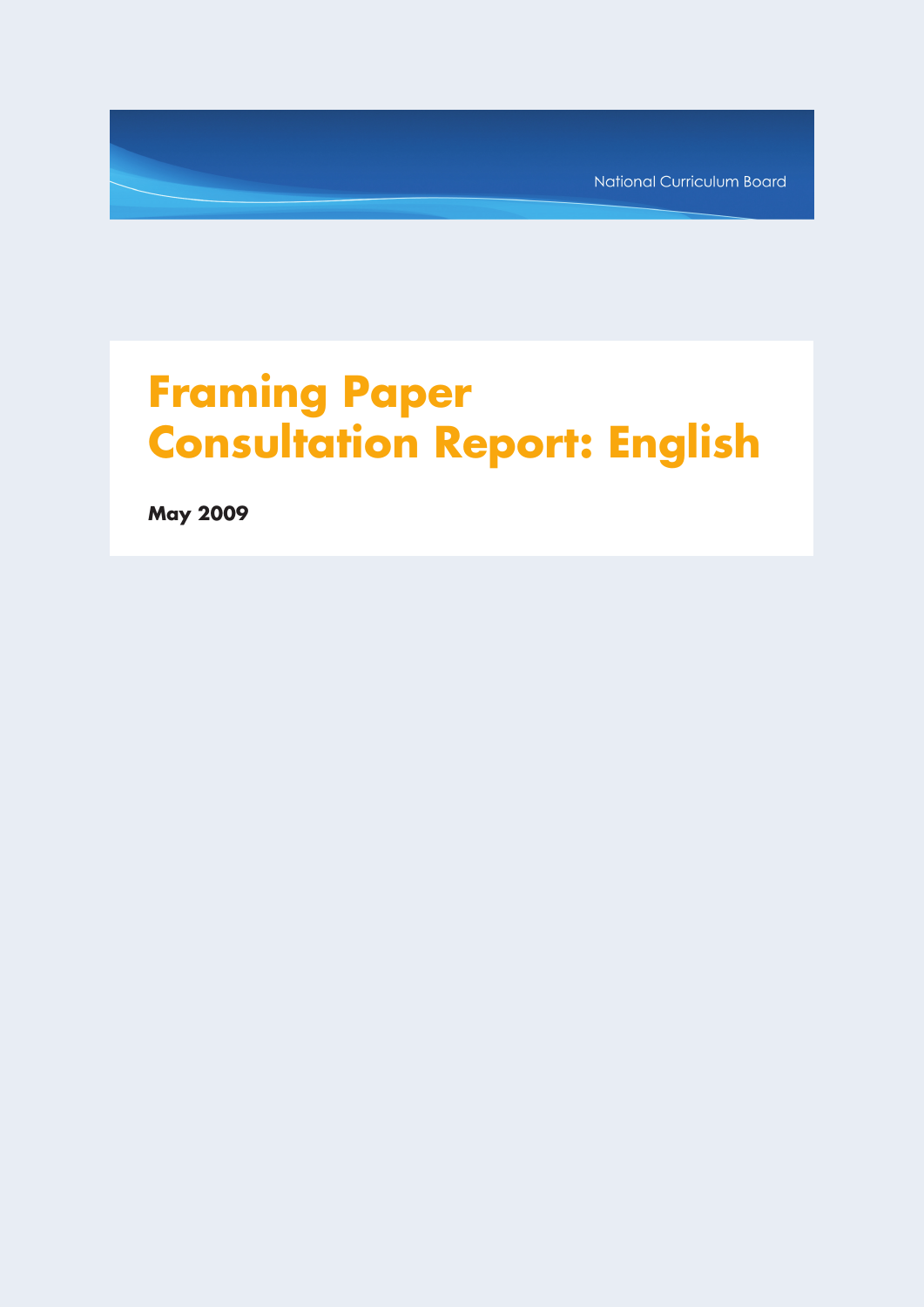# **COPYRIGHT**

© Commonwealth of Australia 2009

This work is copyright. You may download, display, print and reproduce this material in unaltered form only (retaining this notice) for your personal, non-commercial use or use within your organisation. All other rights are reserved. Requests and inquiries concerning reproduction and rights should be addressed to:

Commonwealth Copyright Administration Copyright Law Branch Attorney-General's Department Robert Garran Offices National Circuit Barton ACT 2600 Fax: 02 6250 5989

or submitted via the copyright request form on the website http://www.ag.gov.au/cca.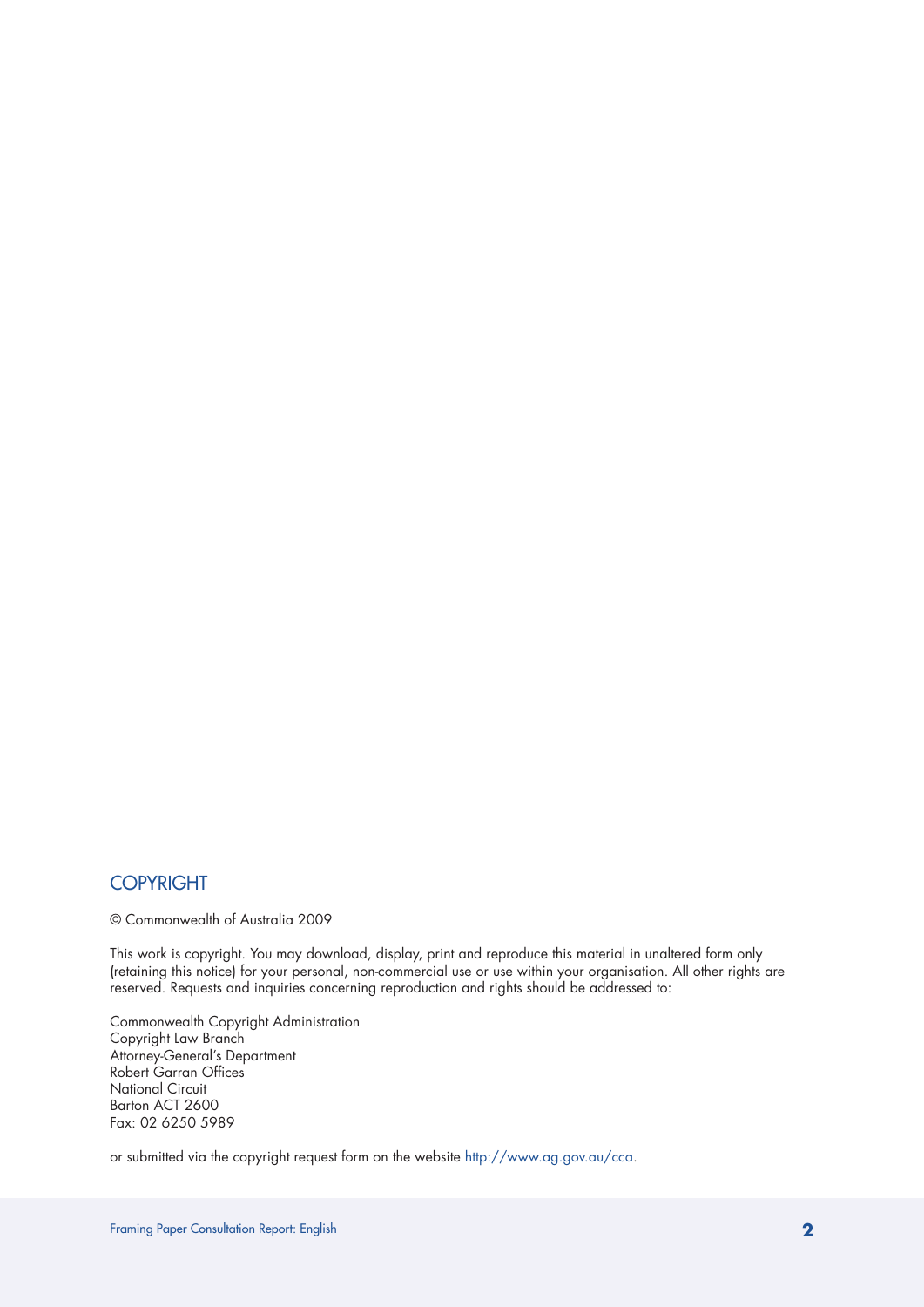# **CONTENTS**

| 1. | <b>Introduction</b>                                                      | 4  |
|----|--------------------------------------------------------------------------|----|
| 2. | Consultation                                                             | 4  |
| 3. | Feedback affirming the directions in the<br><b>English Framing Paper</b> | 6  |
| 4. | <b>Feedback requiring further examination</b>                            |    |
| 5. | Addressing feedback requiring further examination                        | 11 |
| 6. | <b>Summary of submissions</b>                                            | 18 |
| 7. | Appendix: What the community said in response<br>to NCB survey questions | 19 |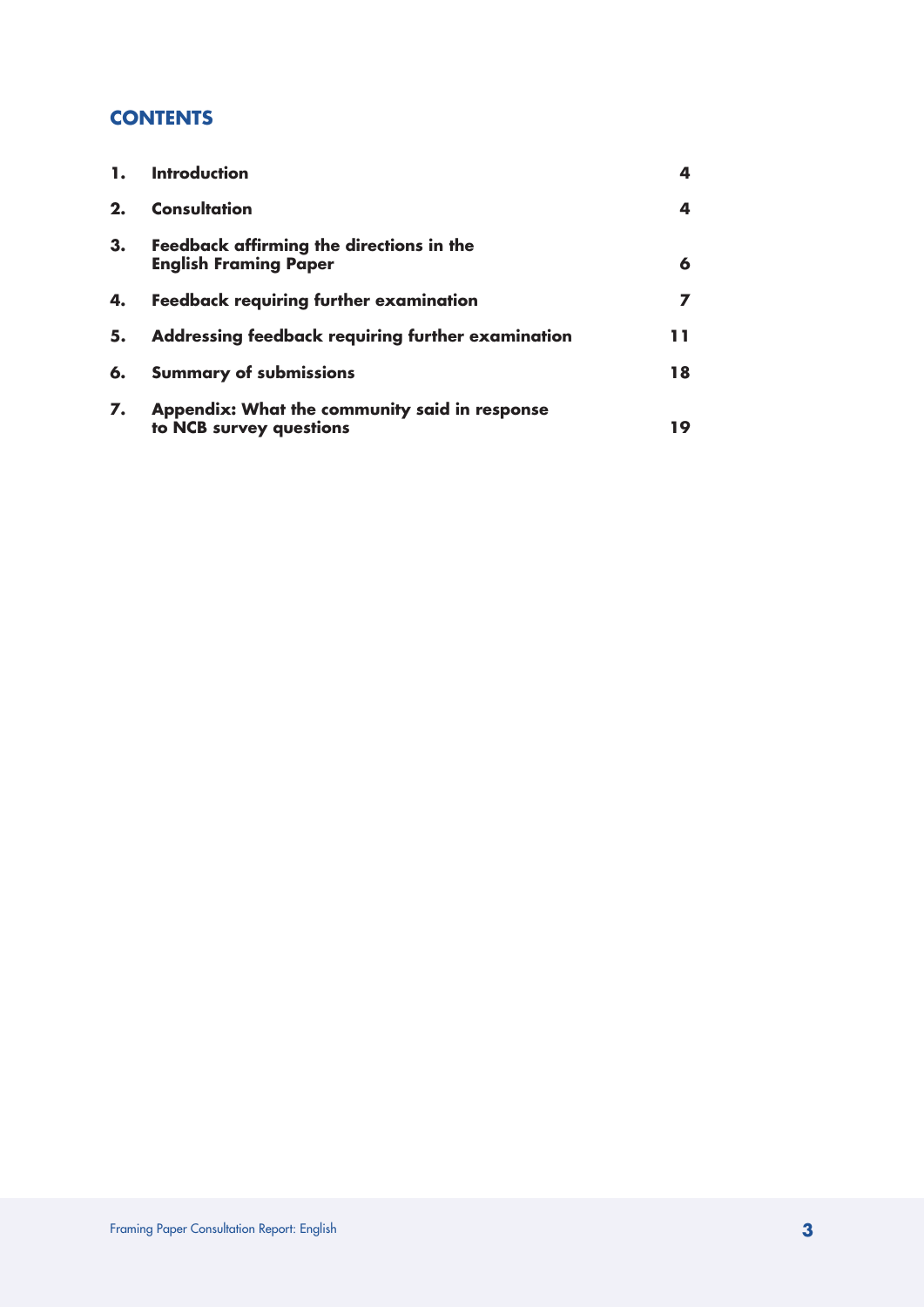# **1. Introduction**

The National Curriculum Board has been charged with developing a single, world-class national curriculum for all Australian students from kindergarten to Year 12, starting with the key learning areas of English, mathematics, the sciences and history.

On 20 November 2008, the National Curriculum Board released for public consultation the set of curriculum framing papers for English, mathematics, the sciences and history. The consultation period officially closed on 28 February 2008. The purpose of the consultation was to obtain feedback from stakeholders that would inform the rewriting of the framing papers to the point where they would be foundational documents for writing the national curriculum.

The framing papers were developed from advice obtained through an extensive consultation process involving national forums, guidance from individual experts and focus groups, input from teachers and academics, and direct feedback through the Board's website.

This report provides a brief description of the consultation process, the process of data analysis, and a summary of the analysis of all feedback received. The summary analysis outlines affirmations for the directions in the framing papers, and matters requiring further examination.

The feedback analysis is representative of more than 1100 responses, 333 of which were in relation to the English Framing Paper. Feedback was received in two forms – via completion of surveys (most through online lodgement) responding to questions asked by the Board, and via formal submissions lodged either electronically or by mail. It represents the contributions of education authorities, professional education associations, individual educators, business and industry, community groups and individuals. The report also provides tabulated data indicating the spread of responses across the many stakeholder groups.

The Board acknowledges with appreciation the contributions of all respondents to the consultation. Many written submissions were extraordinarily detailed, while others provided briefer more indicative input, clearly waiting to contribute further as the curriculum writing process gets under way.

# **2. Consultation**

# **Process**

The National Curriculum Board has committed to an open curriculum development process with substantial consultation with the profession and the public. Stakeholder groups include government, education authorities (national, state and territory, government, Catholic and Independent, and local school authorities where such bodies exist), parent bodies, professional educational associations, academics, business and industry groups, wider community groups and interested individuals from the wider community.

The Board's primary consultation instrument was a survey seeking stakeholder responses to questions posed by the Board in relation to each framing paper. The survey instrument was placed on the Board's website to permit online completion and lodgement. Respondents for whom this was not suitable chose to either mail, email (to the Board's feedback box (feedback@ncb.org.au) or fax the survey responses in to the Board.

Many stakeholders chose to respond by preparing formal submissions. These were received by the Board through mail, email or fax.

All online survey responses and submissions through the Board's electronic feedback mailbox triggered an immediate electronic message of acknowledgment and appreciation for the contribution. All other submissions were responded to individually by staff of the Office of the Board.

Section 5 of this report contains a summary of framing paper survey responses and submissions by respondent group.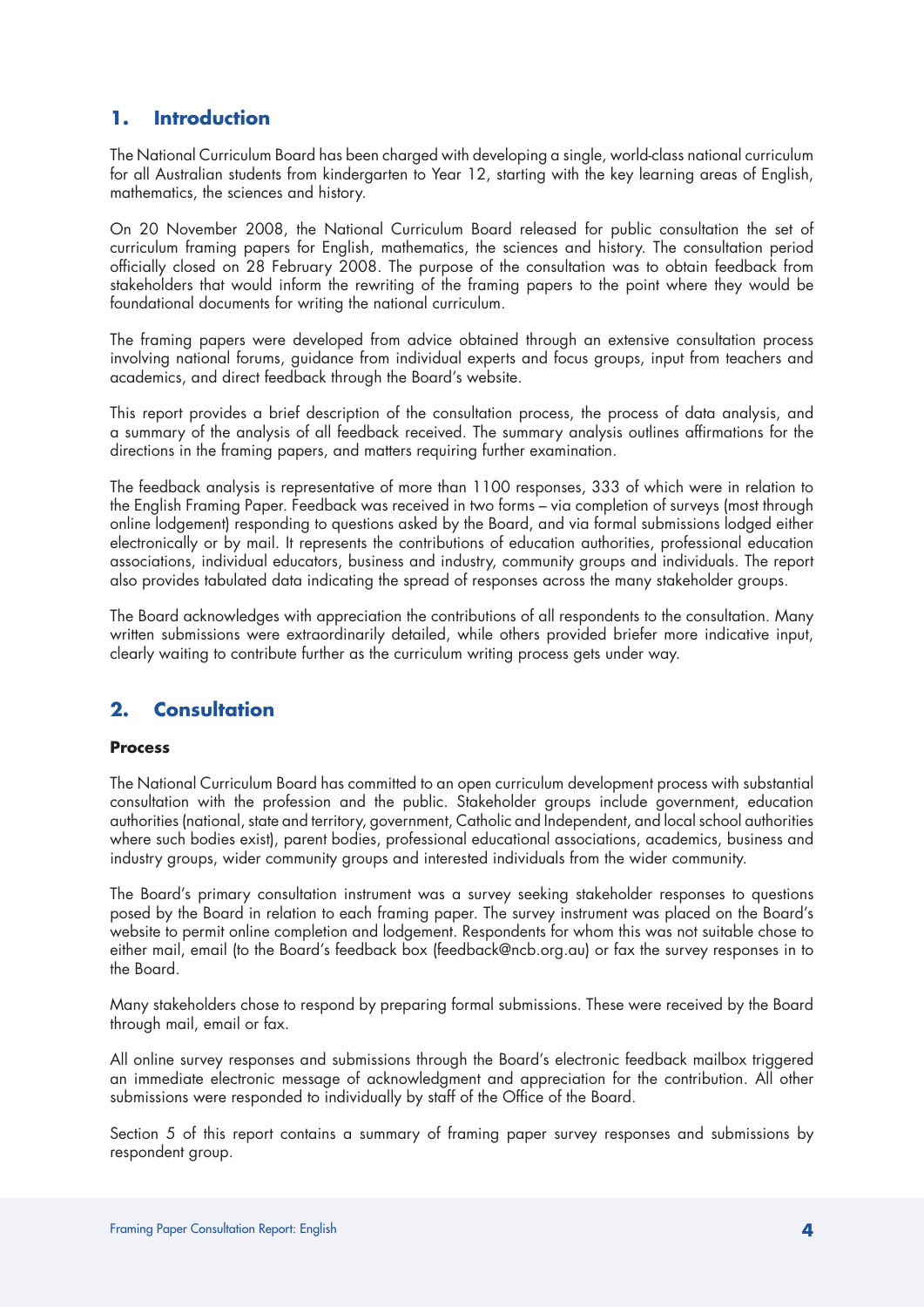The consultation period officially closed on 28 February 2009. At this point in time, the online survey environment was closed. However, significant numbers of responses continued to flow in after that date, and were being entered into the data base as late as the end of March. During March, a gap analysis of major stakeholders was prepared, and direct contact was made with those stakeholders, to ensure that submissions were still forthcoming and would be taken into account in the data analysis process.

In addition to this formal consultation process, a range of consultation forums were held to ensure that specific concerns also within the Board's curriculum development responsibilities are met. These include:

- equity and diversity
- futures-orientation
- stages of schooling
- continua for literacy, numeracy and ICT
- needs of Indigenous children and incorporation of Indigenous perspectives
- Asia-literacy and
- sustainability.

# **Data Analysis**

Upon receipt, every submission and survey response was formally recorded. Those not received through the online process were either scanned (in the case of submissions) or entered manually into the database. A single record of the details of all responses was updated as they were received and weekly summary reports prepared.

Every submission was read by relevant Board staff, and a summary of significant points in each submission was noted for consideration in the collation and analysis of the data. At the same time, the full text of all submissions was recorded for analysis.

The outcomes of the data analysis have been documented in two main forms – feedback that affirms the directions (broad and specific) of the individual framing papers, and feedback that indicates matters that require further examination. In the latter case, additional processes have been put in place to conduct that further examination.

From the data analysis, major affirmations and major areas for examination have been identified in the report. These have been identified both by the strength and frequency of their presence in the responses. Minority insights from individuals or groups of respondents were respectfully taken into account but may not necessarily appear in the report. This does not indicate a rejection of their value as contributions, but recognition of the major directions and concerns emanating from the larger body of data.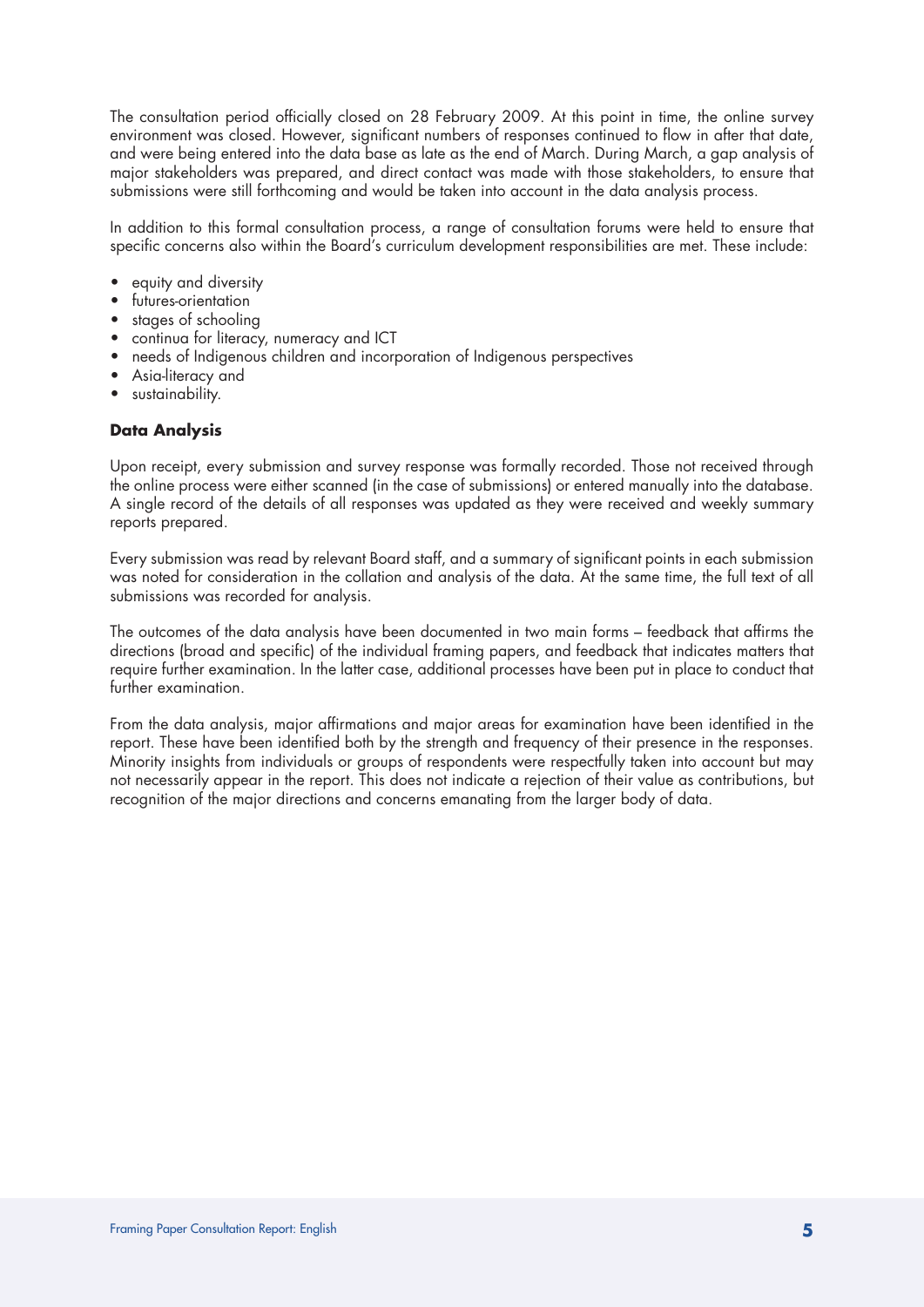# **3. Feedback affirming the directions in the English Framing Paper**

The quantitative data, provided in the Appendix, indicates a broad level of support for the English Framing Paper as a whole. In particular, the following aspects of the paper received strong endorsement:

# **3.1 Introduction and Aims**

Respondents affirmed aspects of the Introduction which attempted to acknowledge diversity and promote equity. More than 80 per cent of respondents affirmed the aims of English.

# **3.2 A Futures Orientation**

Respondents supported the forward looking nature of the Framing Paper. They noted its references to the diverse skills needed for successful engagement and involvement in society and applauded the paper's statement of the role played by English in preparing students for their lives both in and beyond school.

#### **3.3 Beginnings and 'basics'**

Respondents endorsed the embedding of 'basics' in authentic language, literacy and literacy tasks rather than reducing English to a 'back to basics' approach.

# **3.4 The teaching of grammar in English.**

There was very strong support for the position adopted by the Framing Paper in relation to the study of language. Respondents applauded the focus on teaching grammar in use and in context. They supported the paper's explicit rejection of the teaching of grammatical knowledge in isolation and its statements concerning the need for careful attention to the ways this knowledge about language is to be assessed.

#### **3.5 The Texts of English**

Statements relating to the breadth and diversity of texts in English were supported. In particular references to the range of texts emerging from new technologies were endorsed as well as the use of and creation of these texts in English.

#### **3.6 Literature and Australian Literature**

The strong presence of Literature was endorsed with many particularly pleased to see a clear statement of its place in the primary English curriculum.

The study of Australian literature in the English Curriculum was strongly supported.

#### **3.7 General Capabilities across the Curriculum**

Statements concerned with General Capabilities were supported, particularly the cross curriculum responsibility for the development of literacy.

# **3.8 Pedagogy**

The Framing Paper's recognition of the need for teachers to employ a wide range of pedagogical approaches was endorsed.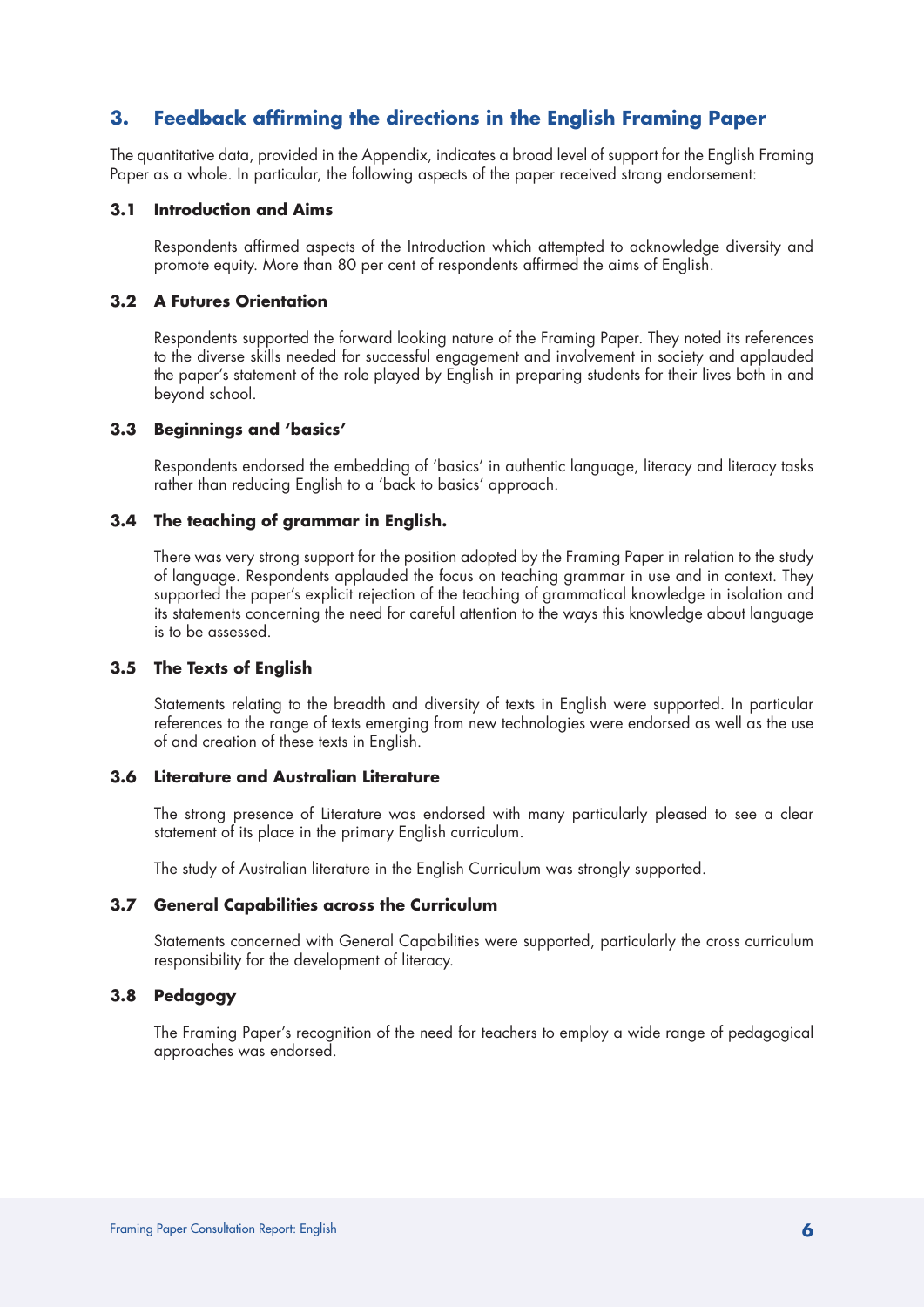# **4. Feedback requiring further examination**

# **4.1 General Recommendations**

Respondents asked that the following aspects be addressed throughout the Framing Paper:

- show that the Elements are integrated and interdependent, not separate sets of knowledge
- highlight the link between language and meaning-making
- situate the student at the centre of learning
- expand the kinds of texts to be studied in English
- expand and clarify what is meant by 'literature'.

# **4.2 Introduction**

Respondents asked that the Introduction foreground the link between the study of language and the making of meaning so that the focus is on how students apply knowledge in responding to and composing text.

Also highlighted in the feedback was the necessity for a statement that situated the student at the centre of learning and provided a recognition that 'students bring to their study of English a range of experiences, knowledge and literary practices and that the curriculum needs to build on and add to these resources'. (Professional Associations)

# **4.3 Aims**

Several respondents requested a qualification that acknowledged that 'although English and literacy remain central to an English curriculum, literacy teaching and learning take place in all curriculum areas.' (Professional Associations)

Concern was expressed at the apparent lack of acknowledgement (paragraph 15) of the range of other areas with which English has also been traditionally associated – for example, cultural studies, critical literacy and personal growth. It was argued that these areas should also be considered 'in terms of providing a broad sense of what constitutes English as a discipline'. (Professional Associations, Academics)

# **4.4 Terms**

Many respondents suggested that there was a need for clarification and definition of terms used in the Framing Paper. In particular, it was argued that English should be defined as Standard Australian English, that 'subject English' would be better termed 'the English curriculum' and that other key terms such as 'literacy' and 'language' need clear definitions; in addition the description of what constitutes the 'texts of English' needs to be consistent across the Paper.

While some argued for definitions expressed in 'plain language', one professional association expressed the opinion that 'it is the definition and explanation that need to be written in plain accessible language'.

# **4.5 The teaching of grammar in English**

The inclusion of the study of grammar was strongly affirmed, but opinion was divided as to whether one specific kind of grammar should be mandated. Most respondents believed it should, but the question of which kind of grammar was only occasionally answered. One extensive submission argued that a functional approach is an appropriate model of language for the curriculum; another submission argued that a blend of traditional and functional grammar would be suitable and another argued in favour of traditional grammar on the grounds that this would lessen the demand for professional development because of the likelihood that more teachers would be familiar with this type of grammar. Respondents supported the Framing Paper's emphasis on the importance of developing a 'common language for (grammatical) strategies and conventions'. Respondents also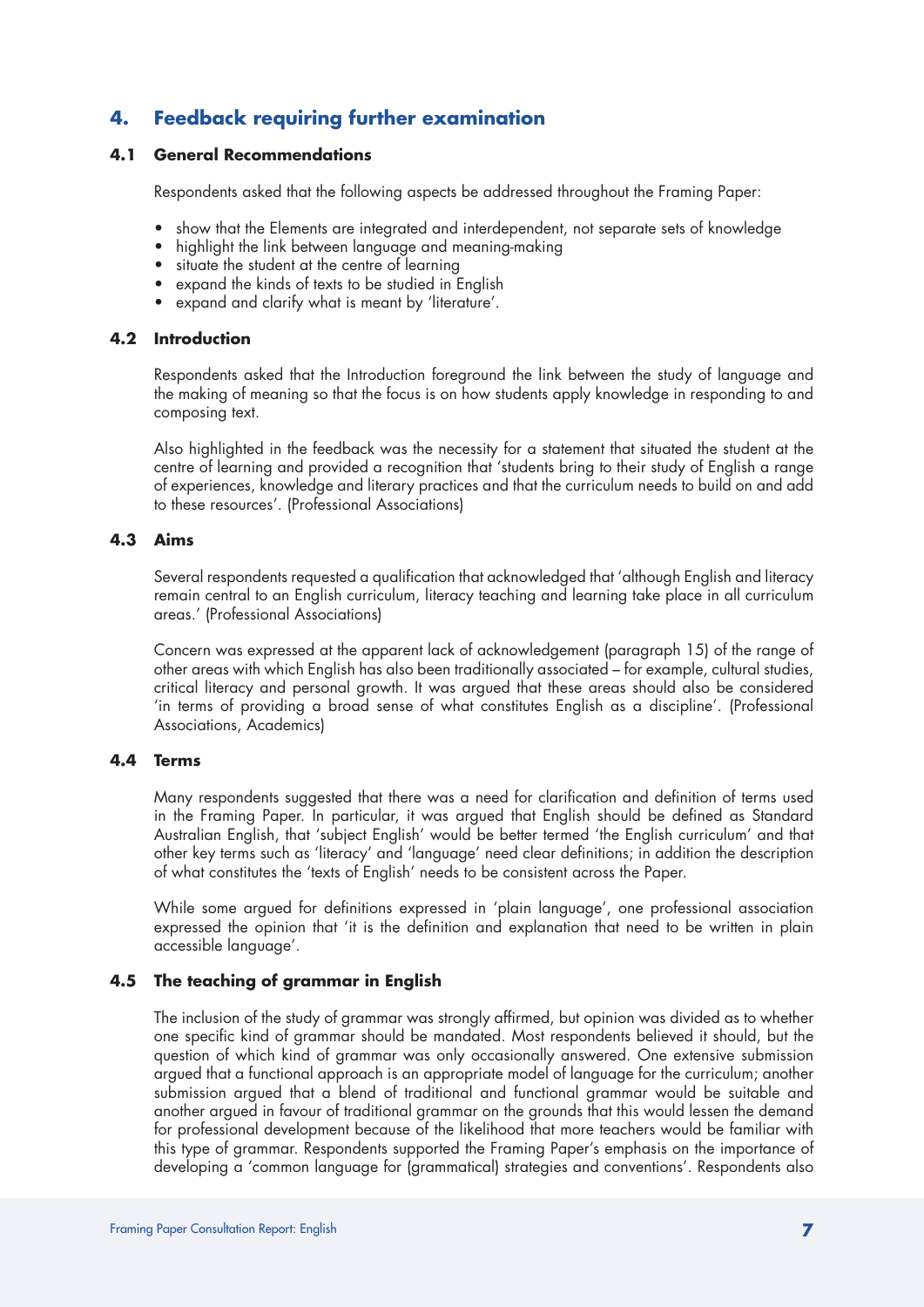mentioned the need to include a grammar for visual design to provide a language for discussing how visual texts work, since the range of texts in English includes visual and multimodal texts.

Other issues related to the teaching of grammar focussed in particular on the methodology, and there was a very strong view that the emphasis should be on grammar in use, rather than on grammar as an isolated skill. The associated concern about the way in which NAPLAN might test grammar was voiced by several respondents.

Respondents particularly endorsed the need for teacher professional development in this area.

# **4.6 The texts of English**

Many respondents took issue with the apparent privileging of Literature texts and argued for students to read, view, compose and produce a wider range of texts including spoken, written, visual, electronic, multimedia, digital, film and everyday, on the understanding that the emphasis on print texts should be retained.

There was general agreement that the choice of texts should be made by teachers, taking into account the needs and interests of their cohorts, and that text lists should not be mandated.

# **4.7 The place of Literature and Australian Literature**

Respondents provided general endorsement of the place of both Literature and Australian Literature in the English curriculum, but took issue with the definition of the term 'Literature', which they believed provided a narrow definition of the function of Literature and seemed to endorse a canonical approach. (These issues related to Literature emerged again when respondents discussed Element 2.) An 'appropriate balance' of Australian Literature and the literature of other traditions/ and cultures was endorsed.

# **4.8 Structure of the curriculum**

The division of English into three Elements was the cause for some concern among respondents. The submissions, in particular, did not endorse the apparent separation of knowledge and its application, or the lack of acknowledgement of English as a discipline which focuses on process and the application of knowledge, rather than on content knowledge. Alternative structures were suggested, including one structure which focused on two 'interrelated and interdependent dimensions – 'Language' and 'Literature and other texts'.

Some respondents suggested the need for a 'unifying principle', while others requested that the definitions of each of the Elements be further developed. They mentioned in particular: the need to take account of changing literacy practices, the need to make more explicit the links between language and thinking, learning, and making meaning; the critical literacy perspective; the need for an expanded definition of the role of Literature and an expanded range of texts.

# **4.9 Stages of schooling**

One professional association argued that it would be better to 'describe (the stages) in terms of the cognitive and social development of young people rather than discipline content', while several other respondents asked for an acknowledgement of what students bring with them to school in terms of language understandings and requested more information about the proportion of time to be allocated to each of the elements at each stage. Gaps were identified in the descriptions of content across the stages and it was suggested that a continuum of learning could help to rectify this.

At Stage 1 respondents wanted to see a reference to early oral language skills, a clear description of how students would actually learn to read, and an emphasis on the need to make texts at this level 'real and related to the child's prior experiences', as well as an acknowledgement of the importance of creative and imaginative experiences. It was also noted that there is a mixture in this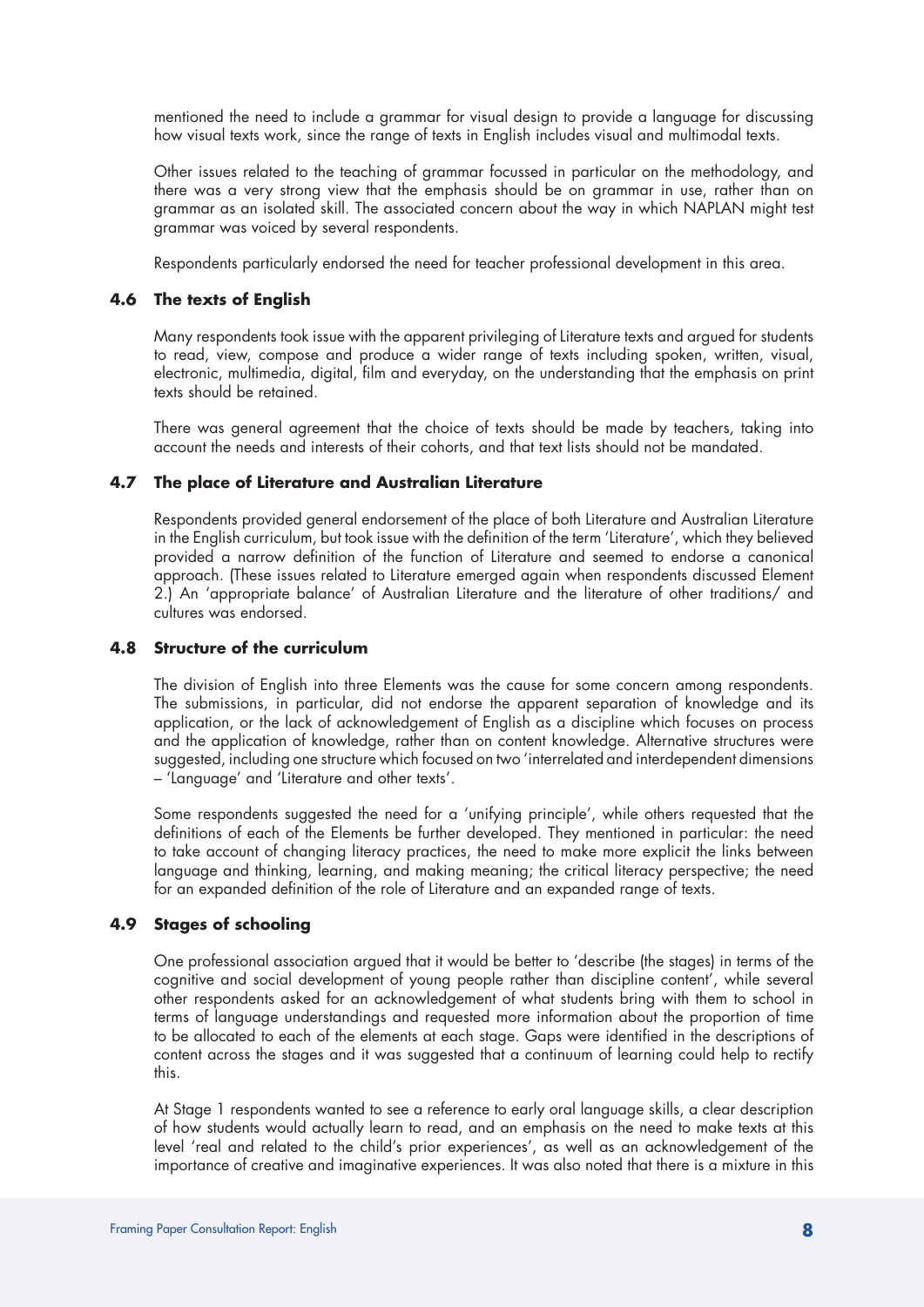level description of developmental statements and statements of a more summative nature. A more consistent approach was urged.

Some of the descriptions of content at Stages 3 and 4 were seen as too simple and failing to reflect the 'sophisticated levels of English experience expected at this stage'. (Professional Association). At Level 4 students should be expected to compose more than just 'creative texts'. The role of Literature in senior years was also raised by respondents, some of whom argued that not all students are students of Literature at this level while others argued that Literature should be part of every student's experience regardless of their chosen pathway.

There was broad agreement about the range and nature of Senior Year courses that should be available to students. Emphasis was on access to a variety of pathways and meeting the needs of specific cohorts of students. Suggested courses included ones designed for tertiary entrance, for the workforce and for EAL/D students, as well as a Literature course and an English Language course. One Education Authority argued for a wide variety of courses based largely on its current practice and one school argued for the retention of the Creative Writing course that currently operates in its jurisdiction. The form of assessment that should operate at this level was raised by one submission from respondents who argued for a retention of their status quo and an absence of external examinations.

# **4.10 Pedagogy**

There was a strong feeling among the submission respondents that the Framing Paper should draw its understanding of pedagogy in secondary English from a wider research base, and that more guidance was needed about the range of available pedagogies and more emphasis on the need to select pedagogies that support the needs of a diverse range of learners.

It was suggested, however, that more appropriately a curriculum should guide rather than prescribe pedagogy. Resource material regarding pedagogy considered as best practice (including pedagogy to support teachers of EAL/D students) could be provided in addition to the curriculum.

# **4.11 Assessment**

This section of the Framing Paper was seen to present a narrow focus on formalised summative assessment. Respondents urged the inclusion of reference to formative assessment (assessment for and as learning), as endorsed in the Melbourne Declaration on Educational Goals for Young Australians.

The curriculum was seen to have implications for NAPLAN. Respondents particularly emphasised the need for the curriculum to drive testing rather than the reverse. For that reason it was suggested that the literacy test in the NAPLAN program would need a wider range of texts and more variety in the way in which students can respond. In particular, if the emphasis of the curriculum is on grammar 'in use' then NAPLAN will need to reflect this.

One professional association argued for an additional assessment tool for EAL/D students.

# **4.12 English as an Additional Language or Dialect (EAL/D)**

Feedback indicated that while indications of the diversity of EAL/D student population is present in the Framing Paper, the implications of this diversity are not explored. Respondents requested that separate support documentation and supplementary English language and literacy learning continua be developed for recently arrived EAL/D students which take into account different levels of entry to Australian schools.

# **4.13 Clarity of language**

Respondents noted the repeated references to 'body of knowledge' which is unfamiliar to English teachers who do not conceive of English in this way. This term constructs a view of English as content rather than process and works to marginalise the learner who should be central.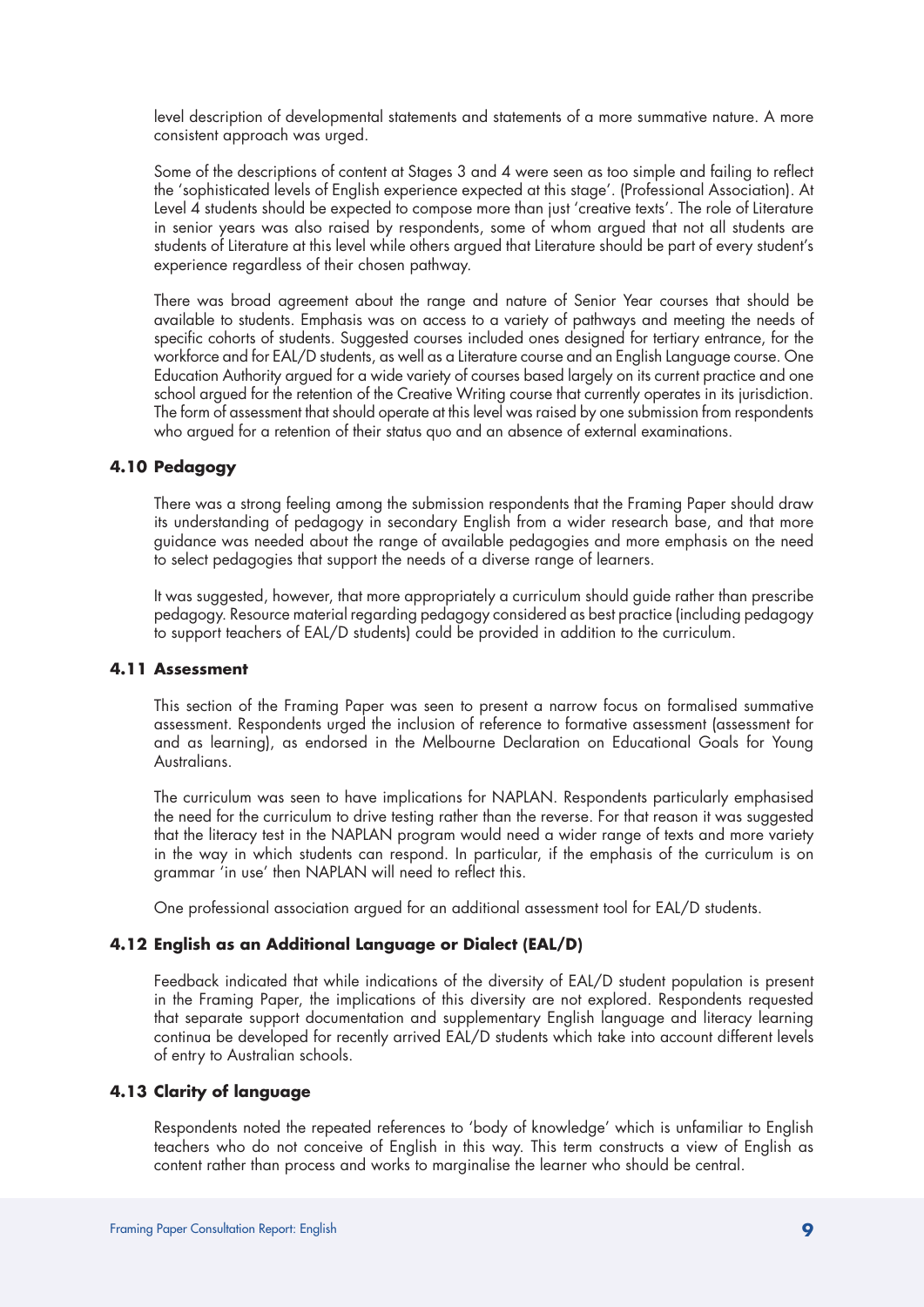Element 1 is labeled differently in the Aims (Knowledge about the English Language) and The Elements p.12 (Knowledge about English). These mean different things and are problematic.

Use of 'English' in titles and throughout paper can lead to conflation /confusion of subject English and English (as in Standard Australian English etc)

'Beginnings' and 'Basics' were both seen as problematic terms. Respondents commented on the term 'beginnings' as disregarding the wealth of language and literacy practices and experiences that children bring with them when they begin schooling. 'Basics' was seen as signifying that literacy develops through a hierarchy of building blocks separate from other aspects of language in its authentic uses.

# **4.14 Other Considerations**

Several respondents drew attention to what they regarded as "deficit" comments – a perceived negativity about, for example, the teaching of grammar, pedagogy, and what students 'bring' to school. They asked that these be amended.

The Framing Paper acknowledges the need for systematic and ongoing professional development of current teachers as well as sound preparation of pre-service teachers. Respondents agree with this perceived need but seek clarification of the nature, delivery and funding of this training.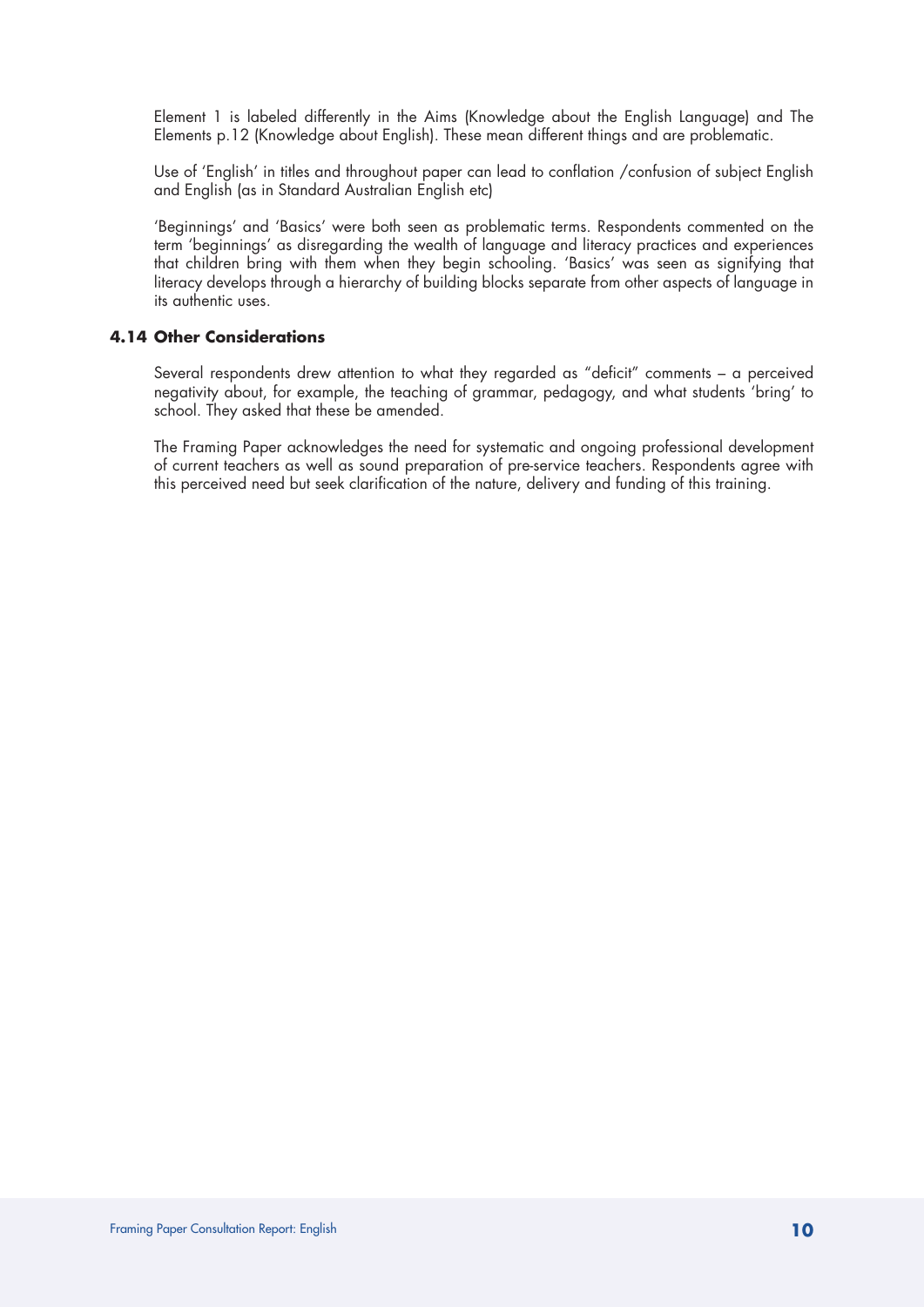# **5. Addressing feedback requiring further examination**

The analysed data from the consultation is summarised in tabular form below organised according to recurring themes arising from the feedback data. The numbering system below correlates to the elements of section 4 above.

| No  | <b>Item</b>       | Feedback summary                                                                                                                                 | Source                                                                                                                                                                                                                | Actions                                                                                                                                                                                                                                                                                                                                         |
|-----|-------------------|--------------------------------------------------------------------------------------------------------------------------------------------------|-----------------------------------------------------------------------------------------------------------------------------------------------------------------------------------------------------------------------|-------------------------------------------------------------------------------------------------------------------------------------------------------------------------------------------------------------------------------------------------------------------------------------------------------------------------------------------------|
| 4.2 | Intro-<br>duction | Emphasise the link<br>between the study of<br>language and the making<br>of meaning.                                                             | Academics<br><b>Teachers</b><br>Professional associations -<br>teachers (state)<br>Professional associations -<br>teachers (national)<br><b>Education Authorities</b><br><b>Education Authorities -</b><br>individual | A specific statement has<br>been included in the<br>Introduction.                                                                                                                                                                                                                                                                               |
|     |                   | Acknowledge the<br>complexity of language<br>experience that students<br>bring to the study<br>of English (Also of<br>significance in the Aims). | Professional associations -<br>teachers (state)<br>Professional associations -<br>teachers (national)<br><b>Education Authorities</b><br><b>Teachers</b>                                                              | A section on equity<br>and opportunity has<br>been included in the<br><b>Considerations Section</b><br>which acknowledges the<br>broad range of language<br>backgrounds of Australian<br>students.<br>In the $K - 2$ section a<br>statement has been included<br>about valuing students'<br>out-of-school language and<br>literacy experiences. |
| 4.3 | <b>Aims</b>       | Clarify that literacy<br>is a cross-curricular<br>responsibility.                                                                                | Professional associations -<br>teachers (state)<br>Professional associations -<br>teachers (national)<br>Education authorities<br>Academics<br><b>Teachers</b>                                                        | A section on General<br>Capabilities has been<br>included which emphasises<br>that teachers in all<br>learning areas must take<br>responsibility for literacy.<br>Reference to this has also<br>been included in the section<br>on Connections to other<br>learning areas.                                                                      |
|     |                   | Increase references to<br>enjoyment, imagination<br>and creativity both in<br>writing as well as reading/<br>viewing.                            | <b>Education Authorities</b><br>Academics<br>Teacher<br>Professional associations -<br>teachers (state)<br>Professional associations -<br>teachers (national)                                                         | A section on General<br>Capabilities has been<br>included which emphasises<br>that teachers in all<br>learning areas must take<br>responsibility for literacy.<br>Reference to this has also<br>been included in the section<br>on Connections to other<br>learning areas.                                                                      |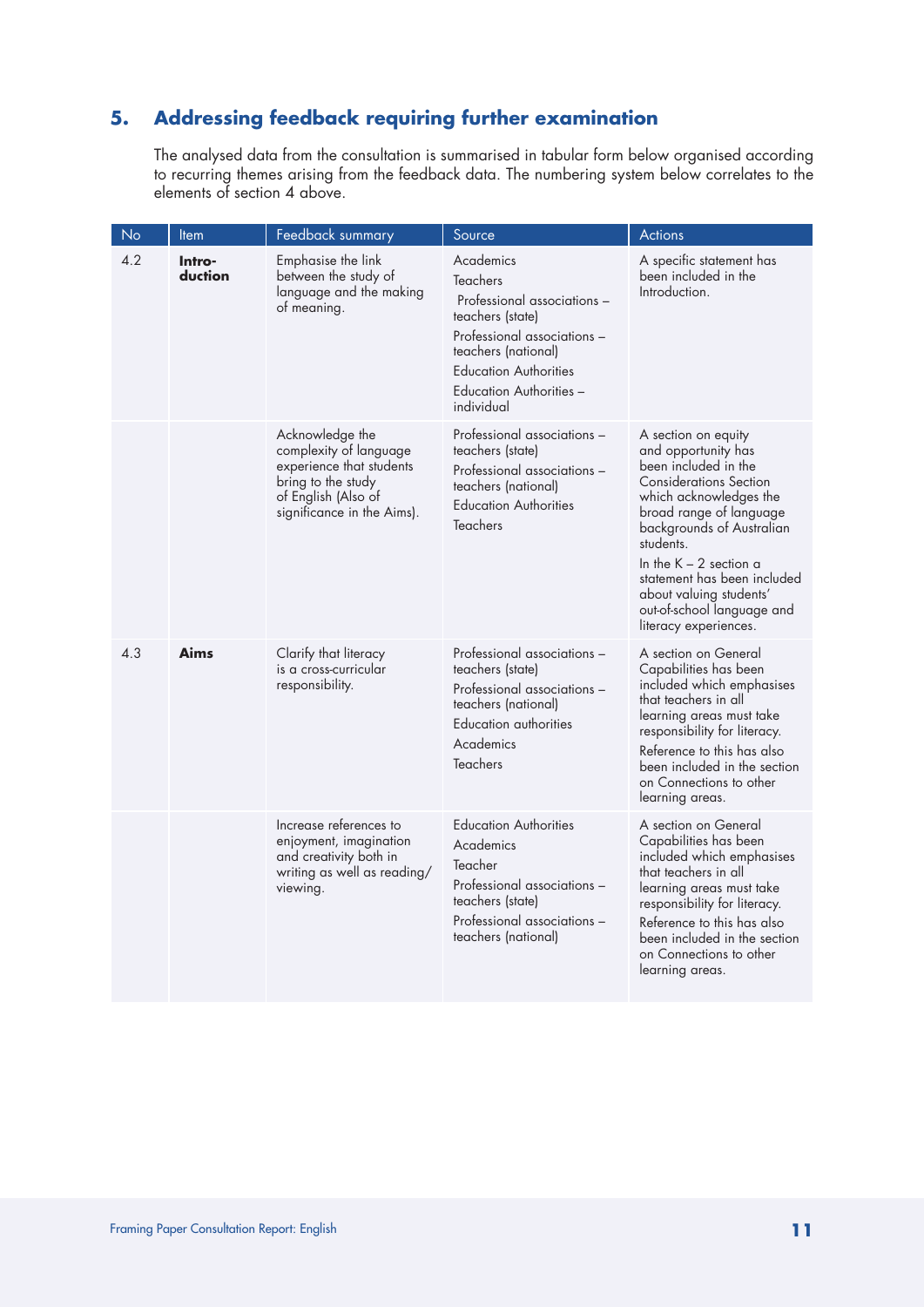| No  | Item                                           | Feedback summary                                                                     | Source                                                                                                                                                                                                                                                                           | Actions                                                                                                                                                                                                                                                                          |
|-----|------------------------------------------------|--------------------------------------------------------------------------------------|----------------------------------------------------------------------------------------------------------------------------------------------------------------------------------------------------------------------------------------------------------------------------------|----------------------------------------------------------------------------------------------------------------------------------------------------------------------------------------------------------------------------------------------------------------------------------|
| 4.4 | <b>Terms</b>                                   | Define key terms to<br>clarify intention and<br>provide examples where<br>necessary. | Teachers<br>Professional associations -<br>teachers (state)<br>Professional associations -<br>teachers (national)<br>Professional association -<br>principals<br><b>Education Authorities</b><br>Parents                                                                         | A statement has been<br>included in the Aims to<br>emphasise this.                                                                                                                                                                                                               |
|     |                                                | Produce a glossary of<br>other terms used in the<br>paper.                           | <b>Teachers</b><br>Professional association -<br>teachers (national)<br>Professional association -<br>principal                                                                                                                                                                  | Definitions have been<br>written for English (Standard<br>Australian English),<br>Grammar, Creating and<br>Strands                                                                                                                                                               |
| 4.5 | The<br>teaching<br>of<br>grammar<br>in English | Provide advice on the type<br>of grammar that should be<br>taught in schools.        | Academics<br>Teachers<br><b>Education Authorities</b><br><b>Education Authorities -</b><br>individual<br>Professional associations -<br>teachers (state)<br>Professional associations -<br>teachers (national)<br>Professional association -<br>principals<br>Principal<br>Union | A paper was commissioned<br>on the nature of grammar<br>to be included in the<br>curriculum. Advice has<br>been provided which<br>includes grammar terms at<br>word, sentence and text<br>levels. This advice will be<br>considered by curriculum<br>writers and advisory panel. |
|     |                                                | Provide advice about<br>the methodology of the<br>teaching of grammar.               | Professional associations -<br>teachers (state)<br>Professional associations -<br>teachers (national)<br><b>Teachers</b><br><b>Education Authorities</b><br>Academics<br>Union                                                                                                   | This is to be considered in<br>the writing process.                                                                                                                                                                                                                              |
|     |                                                | Provide a grammar for<br>visual design.                                              | Professional associations -<br>teachers (state)<br>Professional associations -<br>teachers (national)<br><b>Teachers</b>                                                                                                                                                         | Reference to visual grammar<br>has not been included in<br>the paper. This will be<br>considered by curriculum<br>writers and advisory panel.                                                                                                                                    |
|     |                                                | The way in which the<br>NAPLAN tests grammar<br>should reflect the<br>curriculum.    | Professional associations -<br>teachers (state)<br>Professional associations -<br>teachers (national)<br>Professional association -<br>principals<br><b>Education authorities</b><br><b>Education Authorities -</b><br>individual<br>Teachers<br>Academics<br>Union              | Comment has been noted<br>by the Board.                                                                                                                                                                                                                                          |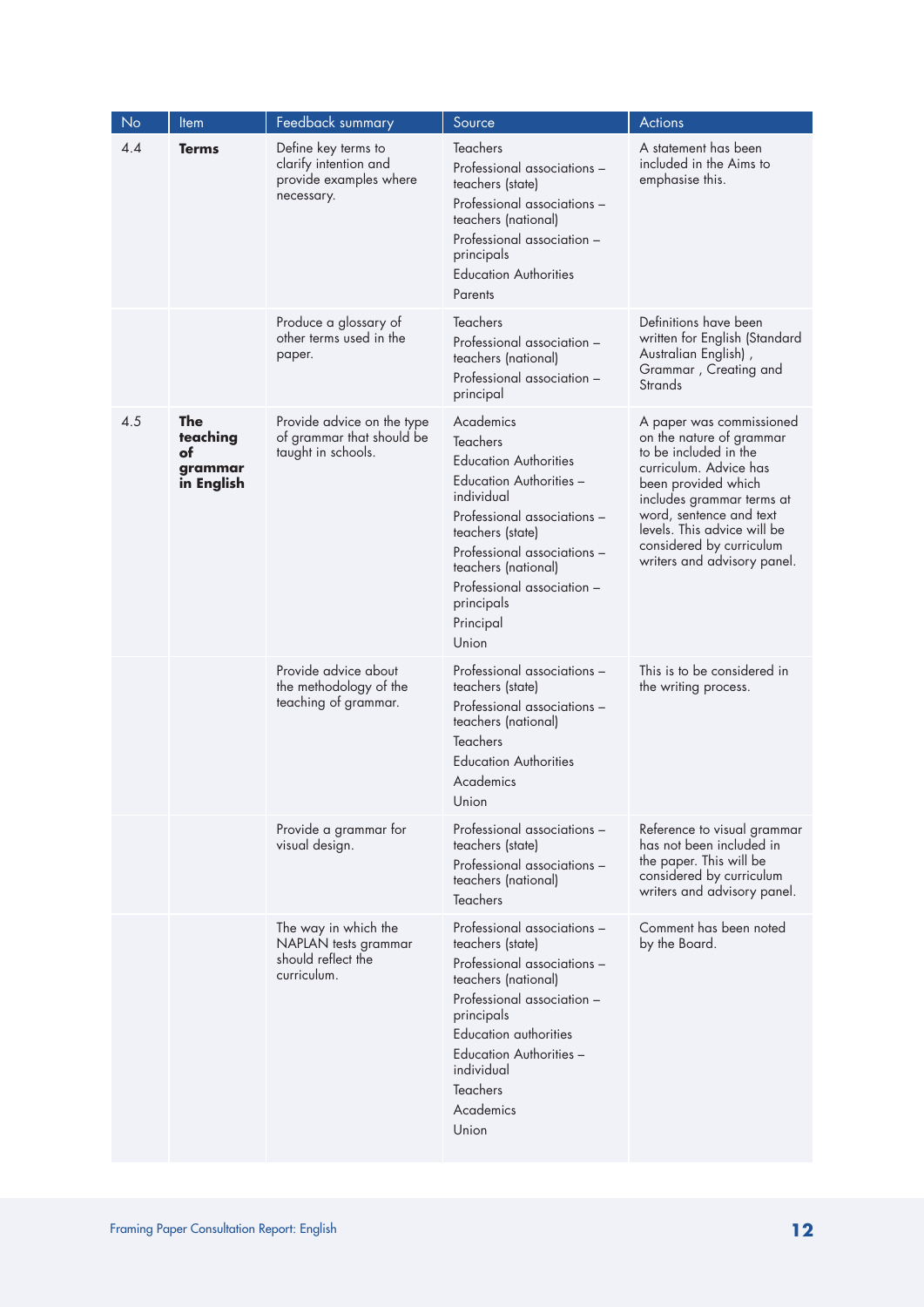| No  | Item                                                                    | Feedback summary                                                                                                                            | Source                                                                                                                                                                                                                                                                        | <b>Actions</b>                                                                                                                                                                         |
|-----|-------------------------------------------------------------------------|---------------------------------------------------------------------------------------------------------------------------------------------|-------------------------------------------------------------------------------------------------------------------------------------------------------------------------------------------------------------------------------------------------------------------------------|----------------------------------------------------------------------------------------------------------------------------------------------------------------------------------------|
| 4.6 | The texts<br>of English                                                 | Widen the range of texts<br>for students to read, view,<br>compose and produce.                                                             | <b>Teachers</b><br>Academics<br><b>Education Authorities</b><br>Education Authorities -<br>individual<br>Professional associations -<br>teachers (state)<br>Professional associations -<br>teachers (national)<br>Professional association -<br>principals<br>Parent<br>Union | The definition of texts has<br>been broadened in Terms<br>section, and references to<br>texts throughout the paper<br>broadened to include a<br>wider range.                           |
|     |                                                                         | Drama, visual images etc<br>are legitimate texts for<br>study in their own right<br>not just as part of Arts-<br>enriched activities.       | Professional association -<br>teachers (state)<br>Professional association -<br>teachers (national)<br>Teachers                                                                                                                                                               | Comment accepted but not<br>included in paper.                                                                                                                                         |
|     |                                                                         | Confirm that there will be<br>no set text list.                                                                                             | Professional associations -<br>teachers (national)<br><b>Education Authorities</b><br><b>Teachers</b>                                                                                                                                                                         | Comment has been noted.<br>The English curriculum<br>will indicate that the<br>responsibility for text<br>selection will remain the<br>responsibility of schools and<br>jurisdictions. |
| 4.7 | The<br>place of<br>Literature<br>and<br><b>Australian</b><br>Literature | Clarify the definition of the<br>term 'Literature' including<br>an expansion of the range<br>of texts to be considered<br>Literature texts. | <b>Teachers</b><br><b>Education Authorities</b><br>Education Authorities -<br>individual<br>Community members<br>Professional associations -<br>teachers (state)<br>Professional associations -<br>teachers (national)<br>Union                                               | The definition of literature<br>has been broadened<br>in Terms section, and<br>references to literature<br>throughout the paper<br>broadened to include a<br>wider range.              |
|     |                                                                         | Clarify the description of<br>the functions of Literature<br>and approaches to its<br>study.                                                | Academics<br><b>Education Authorities</b><br><b>Education Authorities -</b><br>individual<br>Professional associations -<br>teachers (state)<br>Professional associations -<br>teachers (national)<br>Professional association -<br>principals<br>Teachers                    | This will be considered in<br>the writing process                                                                                                                                      |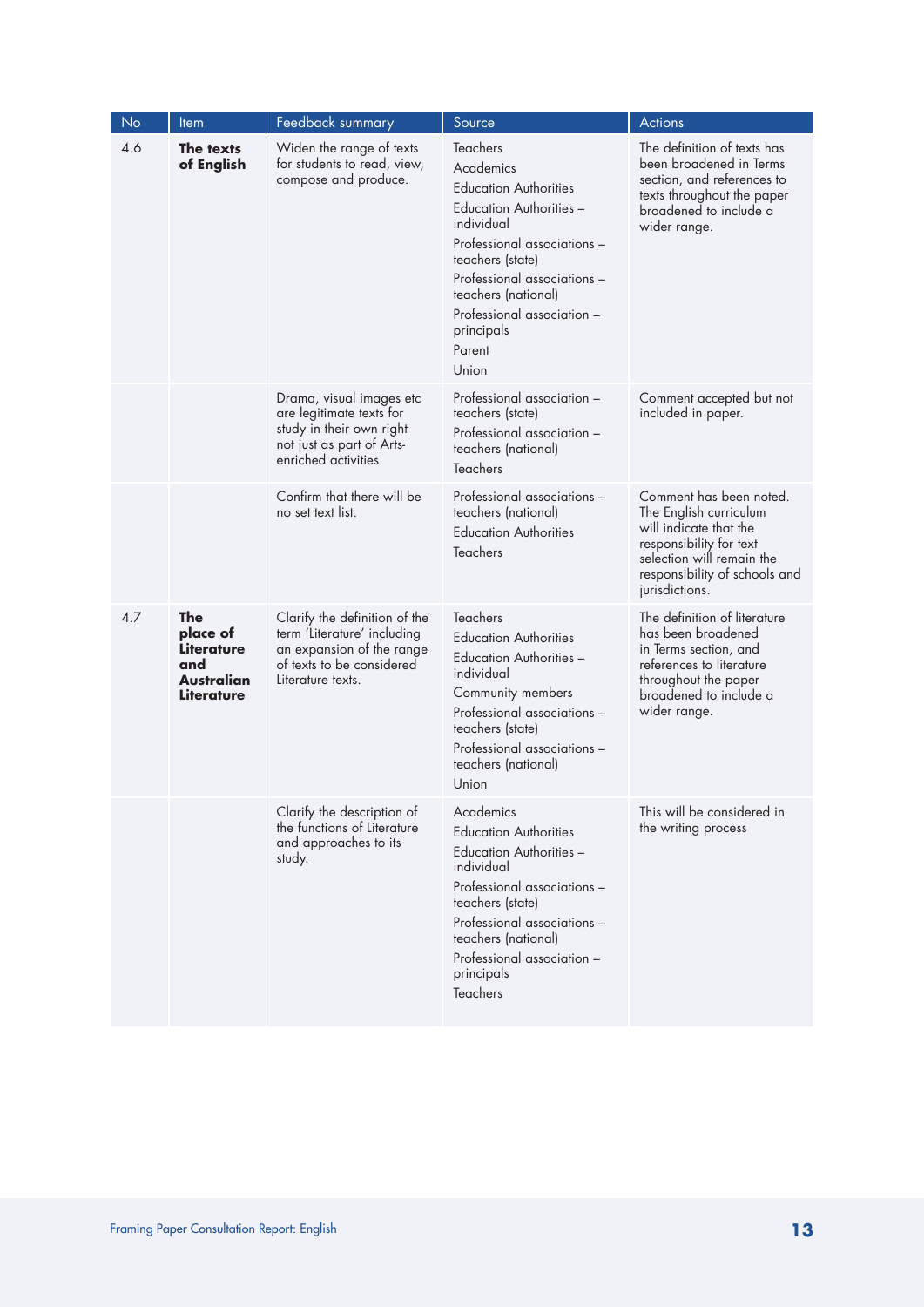| No  | Item                                                          | Feedback summary                                                                                                                                               | Source                                                                                                                                                                                                                           | Actions                                                                                                                                                                                                                                                                                           |
|-----|---------------------------------------------------------------|----------------------------------------------------------------------------------------------------------------------------------------------------------------|----------------------------------------------------------------------------------------------------------------------------------------------------------------------------------------------------------------------------------|---------------------------------------------------------------------------------------------------------------------------------------------------------------------------------------------------------------------------------------------------------------------------------------------------|
| 4.8 | <b>Structure</b><br>of the<br>curriculum<br>(The<br>Elements) | Emphasise the inter-<br>relationship between<br>knowledge and its<br>application.                                                                              | <b>Teachers</b><br><b>Education Authorities</b><br><b>Education Authorities -</b><br>individual<br>Professional associations -<br>teachers (state)<br>Professional associations -<br>teachers (national)<br>Academics            | Statements have been<br>provided to emphasise this<br>relationship.                                                                                                                                                                                                                               |
|     |                                                               | Consider reframing the<br>structure and clarifying the<br>relationship between the<br>strands.                                                                 | Professional association -<br>teachers (state)<br>Professional associations -<br>teachers (national)<br>Academics                                                                                                                | The structure of the English<br>curriculum remains as the<br>three strands of Language,<br>Literature and Literacy.<br>'Elements' has been<br>renamed 'Strands'. Subtitles<br>have been amended to<br>clarify content.<br>A section on relationships<br>between the strands has<br>been included. |
|     |                                                               | Provide enhanced<br>definitions of the Elements.                                                                                                               | Professional associations -<br>teachers (state)<br>Professional associations -<br>teachers (national)<br>Professional Association -<br>principals<br><b>Teachers</b><br>Academics<br><b>Education Authorities</b>                | Descriptions of the Strands<br>have been redrafted in<br>plain English to provide<br>clarity about the scope of<br>each of the three strands.                                                                                                                                                     |
| 4.9 | <b>Stages of</b><br><b>Schooling</b>                          | Describe in terms of<br>cognitive and social<br>development of young<br>people rather than<br>discipline content (not<br>helpful guidelines as they<br>stand). | Professional associations -<br>teachers (national)                                                                                                                                                                               | Advice is accepted but<br>not included as it is not in<br>keeping with the purpose of<br>the paper.<br>A statement about<br>learner characteristics<br>has been included in the<br>Considerations section.                                                                                        |
|     |                                                               | Make more reference to<br>oral language, particularly<br>in Stage 1.                                                                                           | Academics<br><b>Education Authorities</b><br>Education authority -<br>individuals<br>Professional associations -<br>teachers (state)<br>Professional associations -<br>teachers (national)<br><b>Teachers</b><br>Parent<br>Union | References to oral language<br>have been included<br>throughout the paper.                                                                                                                                                                                                                        |
|     |                                                               | Consider role of Middle<br>Years and how it fits with<br>the stages of schooling.                                                                              | Professional associations -<br>teachers (state)<br>Professional associations -<br>teachers (national)<br><b>Education Authorities</b><br>Teacher<br>Union                                                                        | The English advisory panel<br>and writers will discuss<br>and resolve issues raised<br>regarding the Middle Years.                                                                                                                                                                                |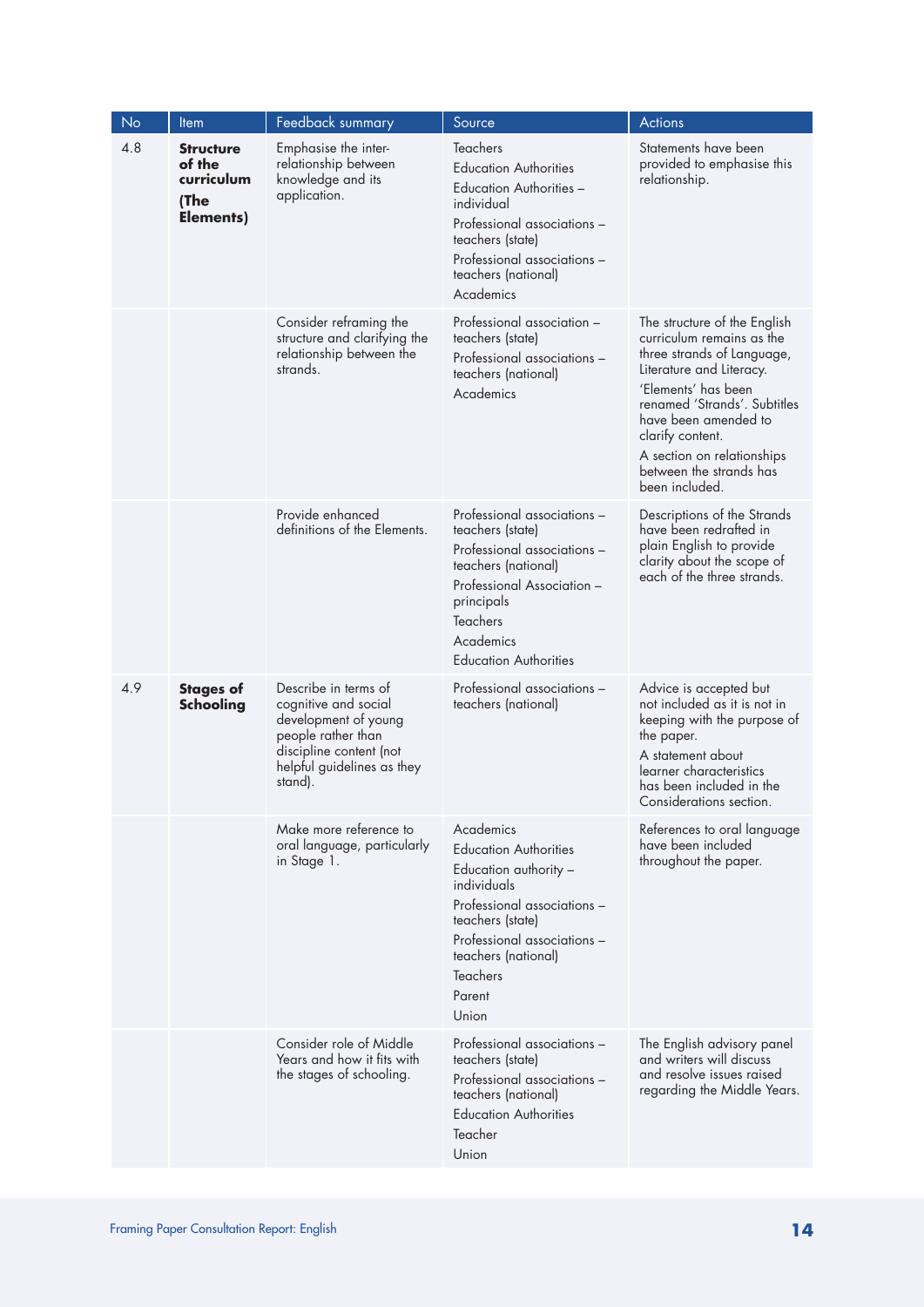| No   | Item            | Feedback summary                                                                                                          | Source                                                                                                                                                                                                   | <b>Actions</b>                                                                                                                                                                                                                                                           |
|------|-----------------|---------------------------------------------------------------------------------------------------------------------------|----------------------------------------------------------------------------------------------------------------------------------------------------------------------------------------------------------|--------------------------------------------------------------------------------------------------------------------------------------------------------------------------------------------------------------------------------------------------------------------------|
|      |                 | Provide further detail<br>in Stage 1 and 2<br>descriptions.                                                               | Professional associations -<br>teachers (state)<br>Professional associations -<br>teachers (national)<br><b>Education Authorities</b><br><b>Education Authorities -</b><br>individual<br><b>Teachers</b> | Descriptions of content<br>in the three strands for<br>the stages of schooling<br>have been reviewed.<br>Further detail has not been<br>included. Writers and<br>English advisory panel will<br>consider content in the three<br>strands for the stages of<br>schooling. |
|      |                 | Define the role of Literature<br>in the senior school.                                                                    | Professional associations -<br>teachers (state)<br>Professional associations -<br>teachers (national)<br><b>Education authorities</b><br><b>Teachers</b>                                                 | Advisory panel and writers<br>will consider this in the<br>writing process.                                                                                                                                                                                              |
|      |                 | Examine lack of complexity<br>and detail in Stages<br>384.                                                                | Academic<br>Professional associations -<br>teachers (national)<br><b>Education Authorities</b>                                                                                                           | Advisory panel and writers<br>will consider this in the<br>writing process.                                                                                                                                                                                              |
|      |                 | Provide a variety of<br>pathways at Stage 4.                                                                              | Professional associations -<br>teachers (state)<br>Professional associations -<br>teachers (national)<br><b>Education Authorities</b><br>Teachers<br>Parents<br>Principal                                | Board to decide number<br>and type of courses such as<br>English, ESL, Literature, etc.<br>Further advice for writers<br>about the nature of the<br>curriculum in the senior<br>secondary years will be<br>provided.                                                     |
| 4.10 | <b>Pedagogy</b> | Draw on a wider and<br>more recent research base<br>in order to describe the<br>range of available English<br>pedagogies. | Professional associations -<br>teachers (state)<br>Professional associations -<br>teachers (national)<br>Education authorities<br>Undergraduate Teacher<br>Parent                                        | Comment is accepted but<br>not in keeping with the<br>purpose of this paper.                                                                                                                                                                                             |
|      |                 | Guide rather than<br>prescribe pedagogy.                                                                                  | Professional associations -<br>teachers (state)<br>Professional associations -<br>teachers (national)<br>Education authorities<br>Teachers                                                               | Comment is accepted but<br>not in keeping with the<br>purpose of this paper.                                                                                                                                                                                             |
|      |                 | Emphasise the need to<br>select pedagogies that<br>support the needs of a<br>diverse range of learners.                   | Professional associations -<br>teachers (state)<br>Professional associations -<br>teachers (national)<br>Education authorities<br>Education authority -<br>individuals<br>Academic<br><b>Teachers</b>    | A statement has been<br>included regarding the use<br>of pedagogies that support<br>the needs of a diverse<br>range of students.                                                                                                                                         |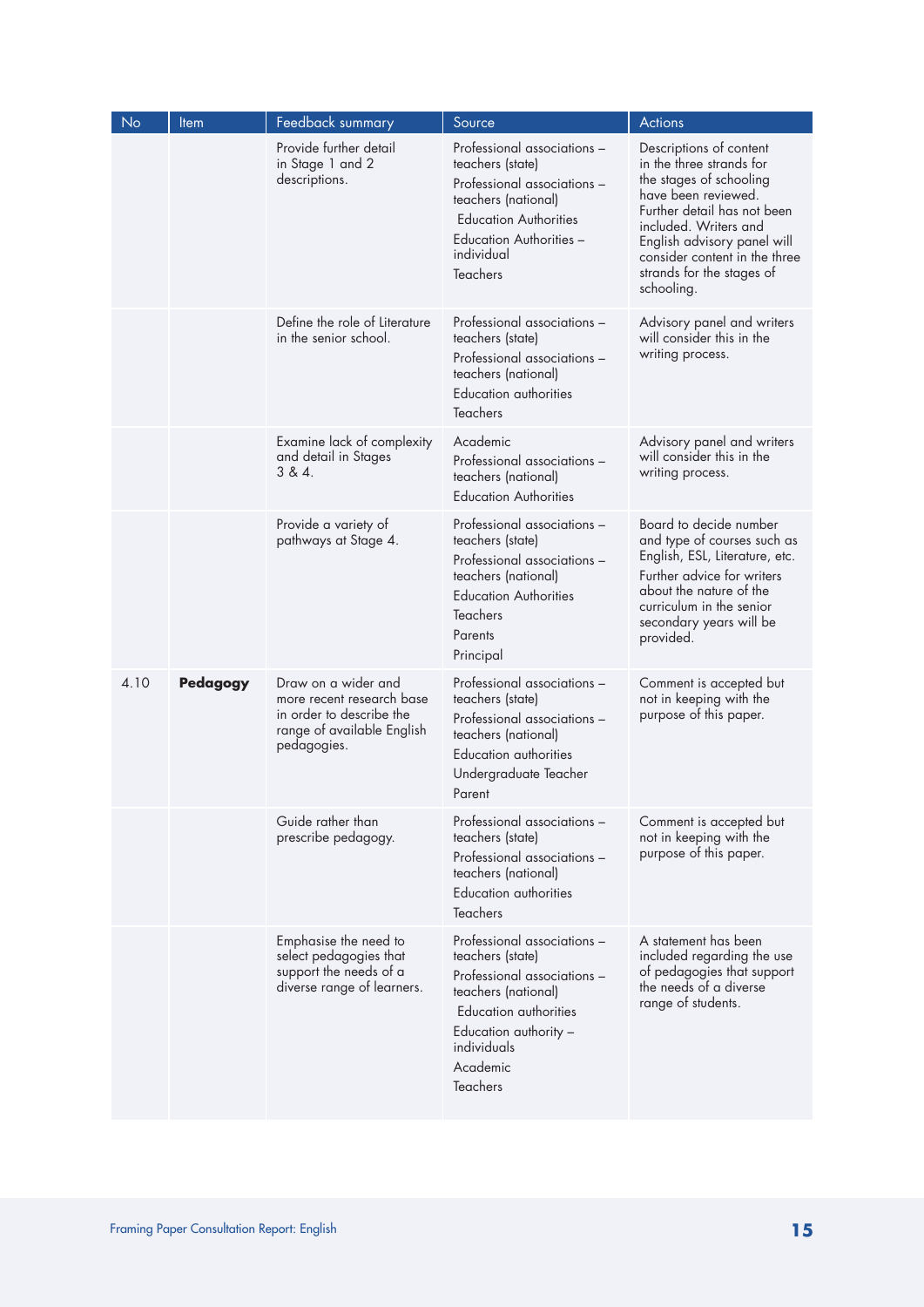| <b>No</b> | Item              | Feedback summary                                                                                                                                                                                             | Source                                                                                                                                                                                                                                                                       | <b>Actions</b>                                                                                                                                                                                                                                                                                                                                     |
|-----------|-------------------|--------------------------------------------------------------------------------------------------------------------------------------------------------------------------------------------------------------|------------------------------------------------------------------------------------------------------------------------------------------------------------------------------------------------------------------------------------------------------------------------------|----------------------------------------------------------------------------------------------------------------------------------------------------------------------------------------------------------------------------------------------------------------------------------------------------------------------------------------------------|
| 4.11      | <b>Assessment</b> | Framing Paper focus is on<br>summative assessment and<br>does not reflect the range<br>and nature of assessment<br>as it currently exists in<br>English.                                                     | <b>Teachers</b><br>Professional associations -<br>teachers (state)<br>Professional associations -<br>teachers (national)<br>Professional association -<br>principals<br><b>Education Authorities</b><br><b>Education Authorities -</b><br>individuals<br>Parent<br>Principal | Advice is accepted and<br>the point about assessment<br>is valid but it is not<br>appropriate to the purpose<br>of the paper.                                                                                                                                                                                                                      |
|           |                   | Concern expressed at the<br>relationship between the<br>curriculum and NAPLAN.                                                                                                                               | Teachers<br>Professional associations -<br>teachers (state)<br>Professional associations -<br>teachers (national)<br>Professional association -<br>principals<br><b>Education authorities</b><br>Education authority -<br>individuals<br>Parent<br>Principal                 | Advice has been noted and<br>will be provided to Board.                                                                                                                                                                                                                                                                                            |
|           |                   | Consider the use of an<br>additional assessment tool<br>for EAL/D students.                                                                                                                                  | Professional associations -<br>teachers (state)<br>Professional associations -<br>teachers (national)<br><b>Education authorities</b><br><b>Teachers</b>                                                                                                                     | Advice has been noted and<br>will be provided to Board.                                                                                                                                                                                                                                                                                            |
| 4.12      | EAL/D             | Explore the implications of<br>the diversity of the EAL/D<br>population.                                                                                                                                     | Professional associations -<br>teachers (state)<br>Professional associations -<br>teachers (national)<br>Professional association -<br>principals<br><b>Education authorities</b><br>Education Authorities -<br>individual<br><b>Teachers</b><br>Union                       | A statement has been<br>included acknowledging<br>the linguistic and cultural<br>diversity of the EAL/D<br>population.                                                                                                                                                                                                                             |
|           |                   | The Framing Paper<br>carries statements that<br>may be seen to position<br>issues relating to EAL/D,<br>Indigenous students<br>and diversity of student<br>population in deficit terms<br>or as problematic. | <b>Education Authority</b><br>Professional associations -<br>teachers (state)<br>Professional associations -<br>teachers (national)<br>Teacher                                                                                                                               | A statement has been<br>included stating that the<br>English curriculum will<br>acknowledge and build on<br>the language experiences of<br>EAL/D students.<br>Board to consider how<br>to build on existing work<br>in states and territories to<br>assist EAL/D students and<br>the resources available<br>to support the National<br>Curriculum. |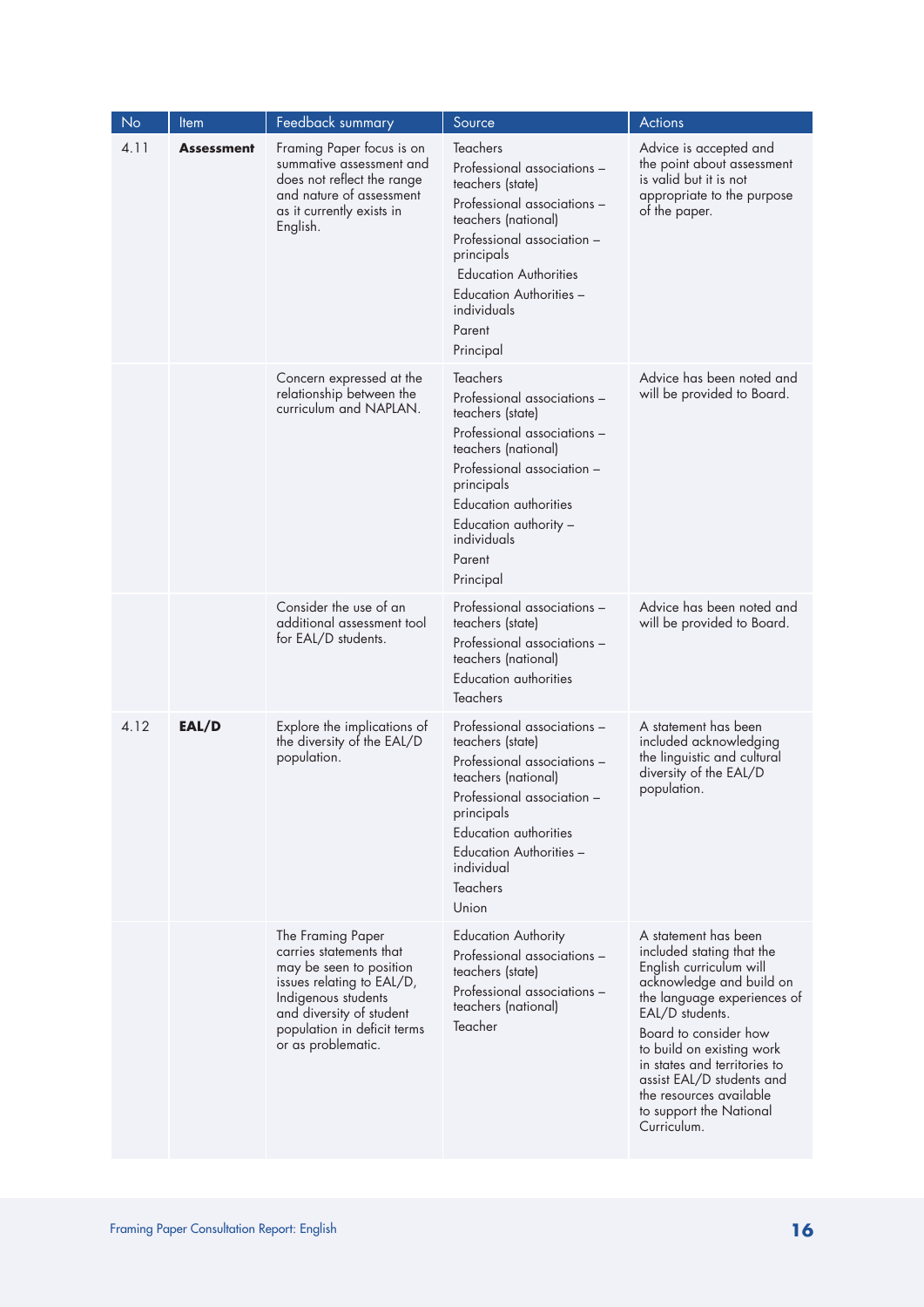| No   | Item                          | Feedback summary                                                                                                                                                                                                     | Source                                                                                                                                                                                                                                                        | <b>Actions</b>                                                                                                                                                                                                                                                                                                           |
|------|-------------------------------|----------------------------------------------------------------------------------------------------------------------------------------------------------------------------------------------------------------------|---------------------------------------------------------------------------------------------------------------------------------------------------------------------------------------------------------------------------------------------------------------|--------------------------------------------------------------------------------------------------------------------------------------------------------------------------------------------------------------------------------------------------------------------------------------------------------------------------|
|      |                               | Supplementary English<br>language and literacy<br>learning continuum should<br>be developed for recently<br>arrived EAL/D students<br>which take into account<br>different levels of entry to<br>Australian schools. | Professional associations -<br>teachers (state)<br>Professional associations -<br>teachers (national)<br>Education authorities<br>Education Authorities -<br>individual<br>Teachers                                                                           | When developing the<br>literacy continuum that<br>underpins the National<br>Curriculum, advice is to<br>be sought from EAL/D<br>representatives regarding<br>literacy and language<br>learning.<br>A separate course for<br>EAL/D students in the<br>senior years has been<br>proposed with clear entry<br>requirements. |
| 4.13 | <b>Clarity of</b><br>Language | Repeated references to<br>'body of knowledge'<br>which are unfamiliar to<br>English teachers.                                                                                                                        | Professional associations -<br>teachers (state)<br>Professional associations -<br>teachers (national)<br><b>Teachers</b><br>Union                                                                                                                             | Comment noted but term<br>remains, as it is integral to<br>the disciplinarity of English:<br>explicit knowledge about<br>language, literature and<br>texts.                                                                                                                                                              |
|      |                               | Use of 'English' in titles<br>and throughout paper<br>confusing as to whether<br>subject English or English<br>language.                                                                                             | Professional associations -<br>teachers (state)<br>Professional associations -<br>teachers (national)<br><b>Education authorities</b><br>Education authority -<br>individuals                                                                                 | Revisions have been made<br>to eliminate possible<br>confusion.                                                                                                                                                                                                                                                          |
|      |                               | Concerns about terms<br>'Beginnings' and 'Basics'.                                                                                                                                                                   | Professional associations -<br>teachers (state)<br>Professional associations -<br>teachers (national)<br><b>Education authorities</b><br>Teachers<br>Academics                                                                                                | Revisions have been made<br>in the light of feedback.                                                                                                                                                                                                                                                                    |
|      |                               | Language used in the<br>paper is too academic and<br>dense at times.                                                                                                                                                 | Professional associations -<br>teachers (state)<br>Education authorities<br>Parents<br>Teachers                                                                                                                                                               | An edit focusing on plain<br>English, succinctness and<br>clarity has been undertaken.                                                                                                                                                                                                                                   |
| 4.14 | Other con-<br>siderations     | Concerns were expressed<br>as to how existing and<br>future teachers will become<br>skilled in the areas that<br>are different and/or new<br>in approach or content.<br>(Grammar, Literature in<br>Primary).         | Professional associations -<br>teachers (state)<br>Professional associations -<br>teachers (national)<br><b>Education authorities</b><br><b>Education Authorities -</b><br>individual<br>Teachers<br>Academics<br>Union<br>Principal<br>Undergraduate Teacher | Undertake further<br>collaboration with States<br>and Territories about the<br>nature, delivery and funding<br>of the ongoing professional<br>development which will be<br>necessary to implement the<br>new English curriculum.                                                                                         |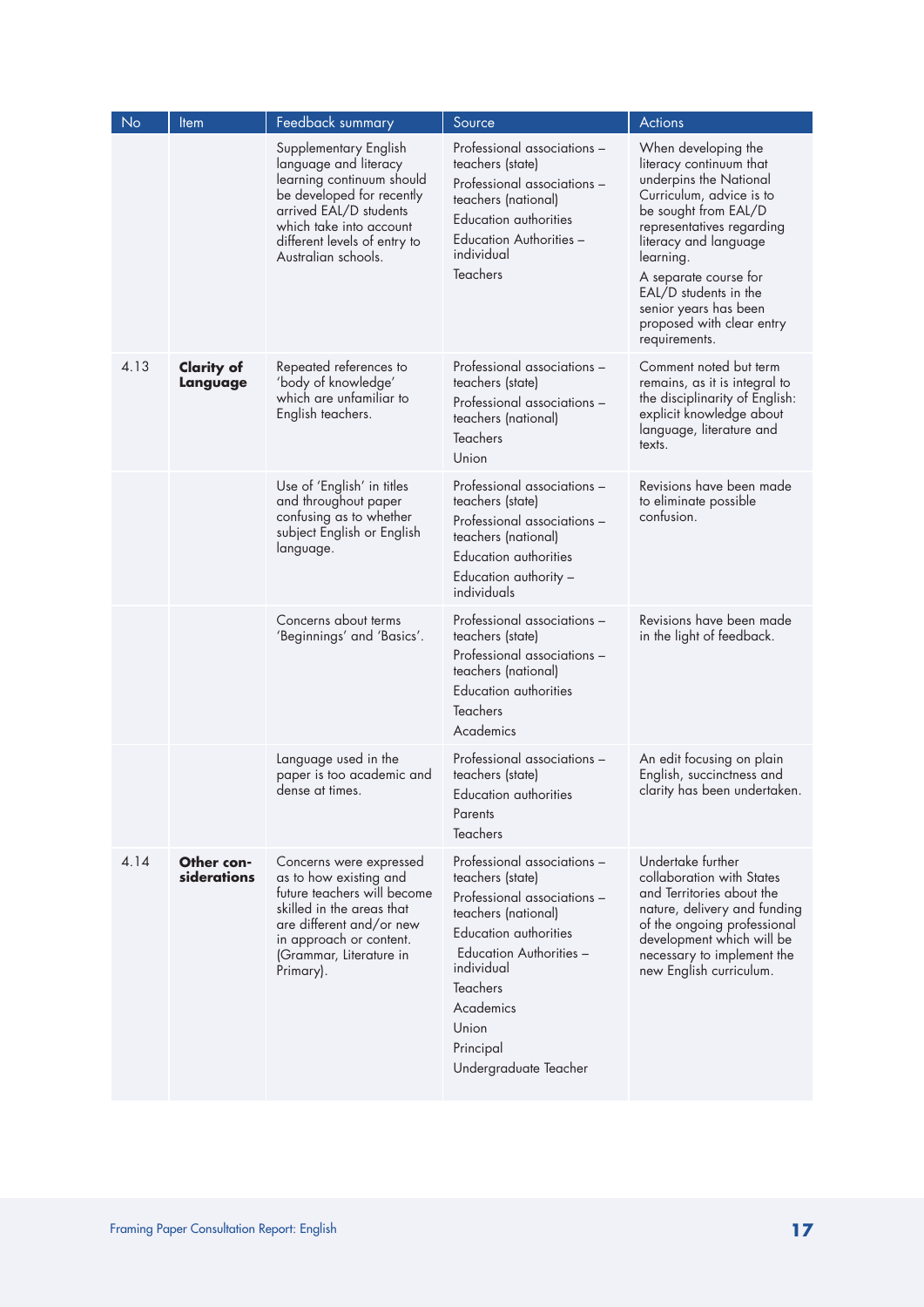# **6. Summary of submissions**

# *The National English Curriculum: Framing Paper*

Consultation period: October 2008 – February 2009

Data as at 27 March 2009

| Submissions           |      |
|-----------------------|------|
| English               | 87   |
| <b>Mathematics</b>    | 67   |
| Science               | 78   |
| History               | 82   |
|                       | 314  |
|                       |      |
| Surveys               |      |
| English               | 246  |
| <b>Mathematics</b>    | 159  |
| Science               | 192  |
| History               | 220  |
|                       | 817  |
|                       |      |
| Total of all feedback |      |
| English               | 333  |
| <b>Mathematics</b>    | 226  |
| Science               | 270  |
| History               | 302  |
|                       | 1131 |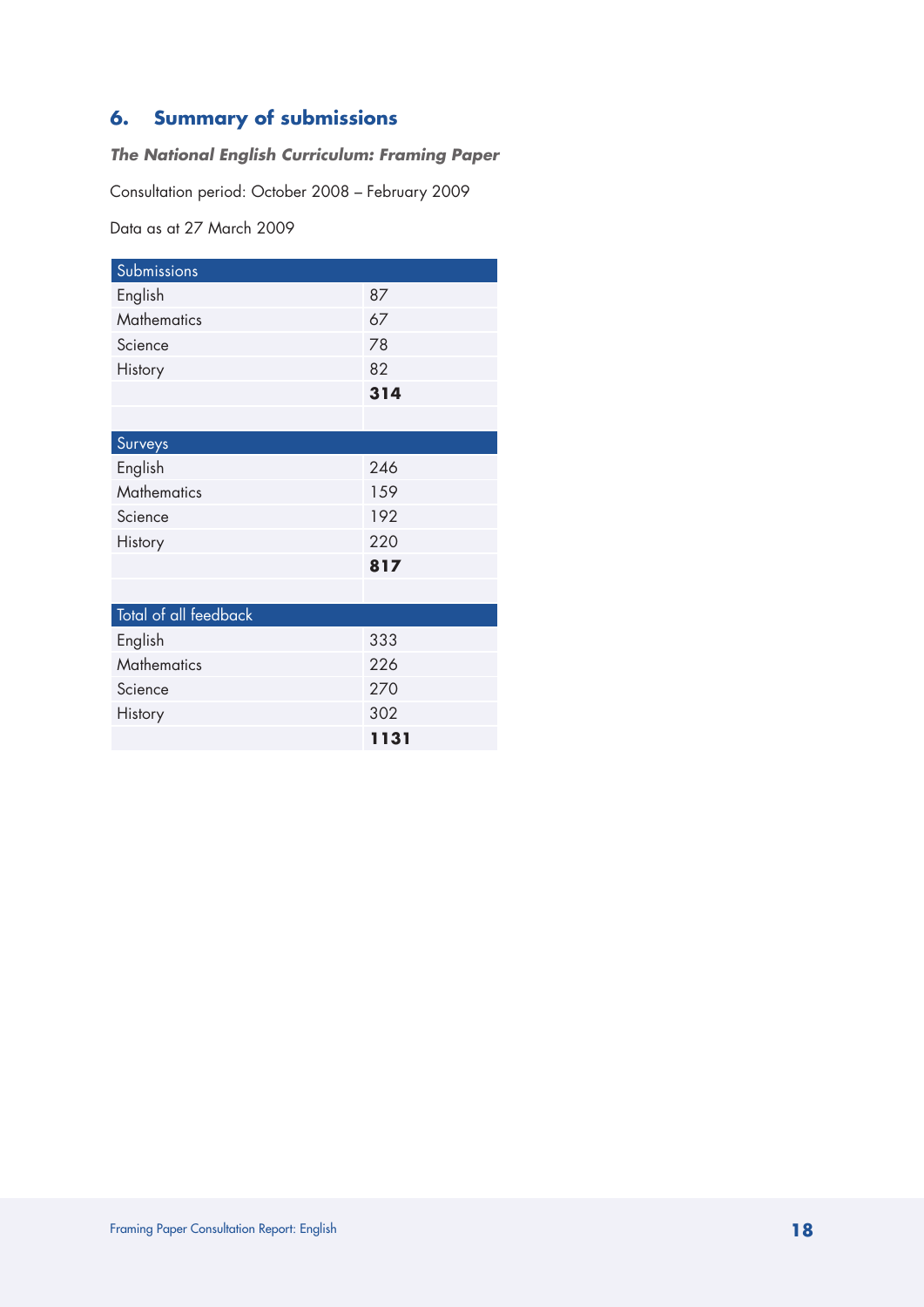# **7. Appendix: What the community said in response to NCB survey questions**

The English Framing paper invited responses to 42 questions via an online survey. 19 of these provided an opportunity for respondents to rate their agreement to the statements in each section of the paper using a four point scale. The aggregated data for 243 surveys are provided in the tables below in the rows titled 'Surveys'.

In addition, 83 submissions to the English framing paper were received. While these did not always rate the sections of the paper, the analysis of responses included a summary of positions on the level of agreement for particular proposals. These data are included for comparative purposes in the rows titled 'Submissions'. It should be noted that the data in the 'Agree' category include submissions that indicated 'partially agree' or 'mainly agree'. The majority of submissions in this category expressed reservations about particular proposals and provided suggestions for improvement or requested clarification.

# **Question 2: To what extent do you agree with the aims of the national English curriculum proposed in this paper?**

|             | Strongly<br>Disagree | <b>Disagree</b> | Agree | Strongly<br>Agree |
|-------------|----------------------|-----------------|-------|-------------------|
| Surveys     | 3%                   | 5%              | 49%   | 43%               |
| Submissions |                      | 11%             | 86%   | 3%                |
| Total       | 2%                   | 8%              | 67%   | 23%               |

# *Quantitative responses*

# *Qualitative responses*

The proposed aims of the English curriculum were strongly endorsed by respondents, although suggestions were made for further inclusions or changes of emphasis:

- We support the balanced approach... which recognises the importance of foundational literacy, the *vital role of literary studies for all students, including well-recognised works of prose, poetry, drama and film, new directions in multimedia, and an awareness of critical literacy. The ability of students to*  communicate effectively in the diverse contexts of contemporary society is crucial. (Association)
- • *Some reframing of the language in this section would achieve giving greater emphasis to students as central to the learning process.* (Professional Association)
- • *Qualify that 'although English and literacy remain central to an English curriculum, literacy teaching and learning take place in all curriculum areas.'* (Professional Association)
- • *Seems to focus on functional literacy; there needs to be a stronger focus on the aesthetic creative.*  (School)
- *a lack of focus on visual literacy...* (Individual education professional)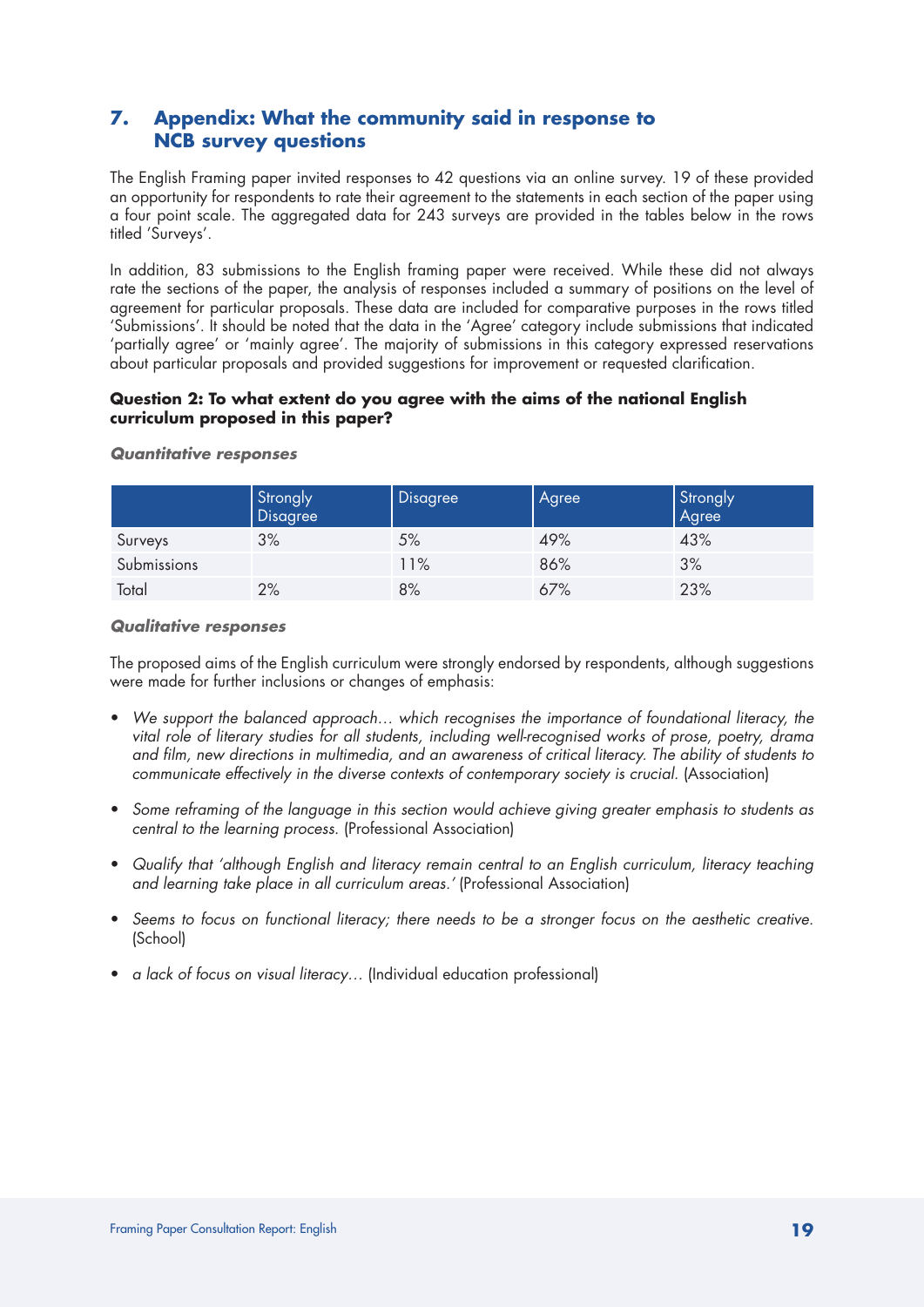# **Question 4: To what extent do you agree with English being framed by these 3 Elements?**

#### *Quantitative responses*

|             | Strongly<br><b>Disagree</b> | Disagree | Agree | Strongly<br>Agree |
|-------------|-----------------------------|----------|-------|-------------------|
| Surveys     | 4%                          | 6%       | 44%   | 47%               |
| Submissions |                             | 60%      | 37%   | 3%                |
| Total       | 2%                          | 33%      | 40%   | 25%               |

#### *Qualitative responses*

The structure of the English curriculum through the three elements was endorsed.

• *in the three well-chosen elements of English: language, literature and literacy – Australia has an admirable track record. We believe that the National English Curriculum: Framing Paper reflects and builds on these successes, while responding to challenges of curriculum and pedagogy in this vital area of student learning.* (Academics)

However, many of the submissions commented on the way in which the Elements appeared to separate knowledge and its application – 'the holistic sense is not captured strongly enough' (Individual education professional).

- • *concern about them being seen as hierarchial… vital that the inter relationship is clear.* (Education Authority)
- At the very least, a diagram is required to represent how the three elements work in an integrated *fashion* (Professional Association)

They also wanted to see an acknowledgment of English as a discipline which focuses on process and the application of knowledge, rather than on content knowledge. Several respondents requested that the definitions of each of the Elements be further developed to take account of several aspects of current English practice which they thought were missing from the descriptions.

- seems to be focused on knowledge as the end of learning... the elements should be more focused on *the application of knowledge* (Education Authority)
- *Possible confusion between Elements 1 and 3 are they the same?* (Association)

Alternative organisers were suggested as follows:

- • *… two interrelated and interdependent dimensions: Language (including… literacy, as well as language in use in context and so on) and Literature and Other Texts (including texts produced by others for the engagement and response of students, and texts produced by students themselves.* (Academics)
- • *There are four domains in which language enters in to work in English. We can think of these as inviting different kinds of knowledge which can be shortened as flows; 'know about', 'know through', 'know how' and 'know why'.* (Academic)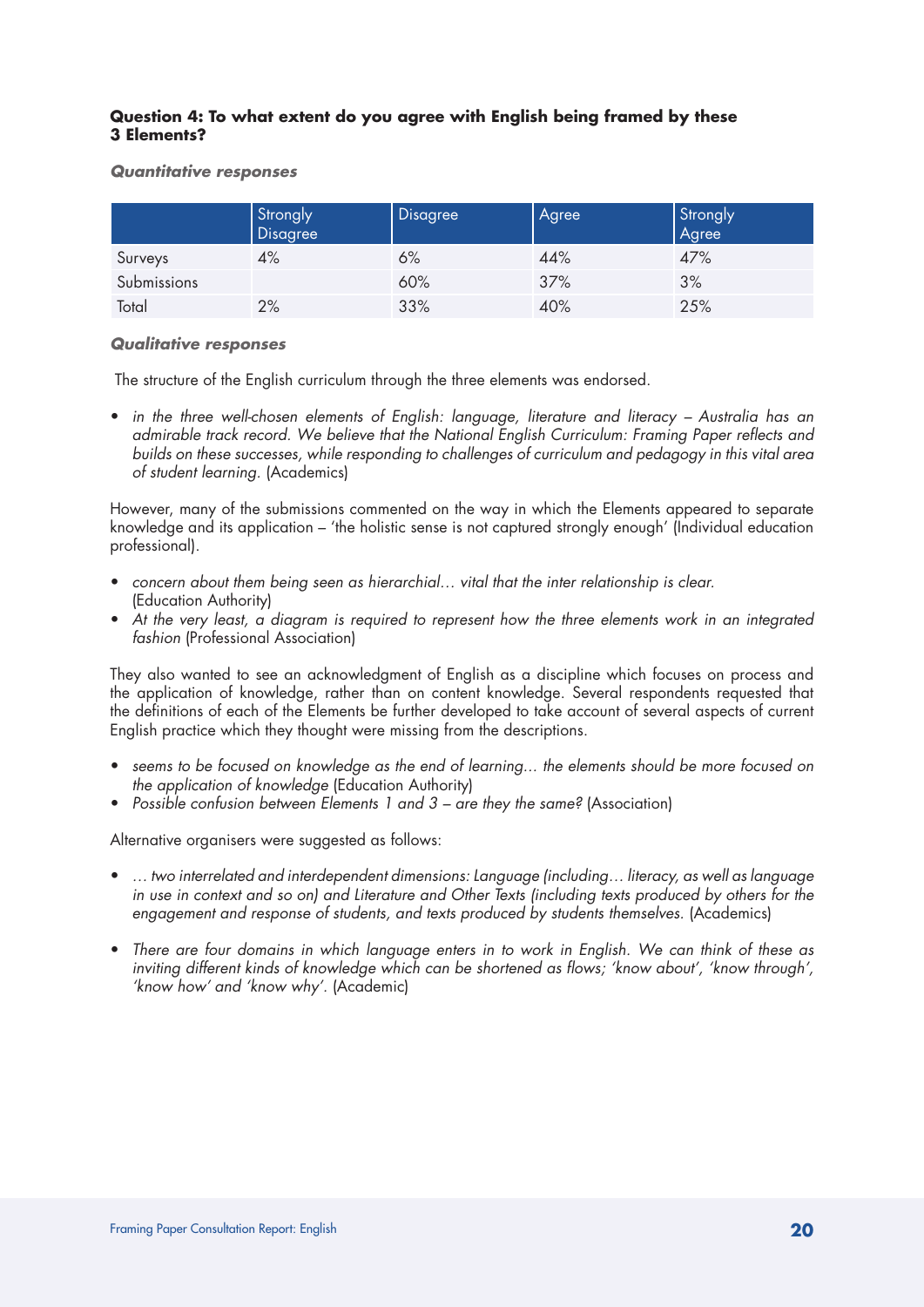# **Question 6: To what extent do you agree that this section adequately describes a futures orientation to be taken by a national English curriculum?**

#### *Quantitative responses*

|             | Strongly | <b>Disagree</b> | Agree | Strongly<br>Agree |
|-------------|----------|-----------------|-------|-------------------|
| Surveys     | 5%       | 6%              | 47%   | 41%               |
| Submissions |          | 8%              | 72%   | 20%               |
| Total       | 3%       | 7%              | 59%   | 31%               |

# *Qualitative responses*

This section was strongly endorsed by both the surveys and the submissions, but several respondents expressed the view that the 'features of a futures orientation are not reflected in a coherent way through the document'. (Professional association)

Further additions were also suggested:

- Para 19 discusses globalisation only in the context of work and does not consider how globalisation is impacting on how students see themselves in relation to the world, the role of English as a global *language and the place of Australian literature in a global context.* (Professional Association)
- In order to support the focus on new media as an integral aspect of the futures orientation of the document, teachers felt it was imperative that the definition of literature in the Framing Paper be revised and broadened to encompass a wider range of what constitutes literature. (Association)
- Needs more emphasis on listening, speaking and viewing to accommodate 21st Century learning and the shift from writing and reading to ICT. 'Oracy and listening comprehension is important and needs to be more explicitly recognised in the national English curriculum. (Organisation)
- The first language literacy skills, language awareness and appreciation of oral or written literature *could be emphasised along with the need to support and affirm this knowledge while supporting and resourcing these students' acquisition of English.* (Academics)
- Recognition of the diversity of Aboriginal and Torres Strait learner's identities and cultures has not been clearly defined. Assumption is made that they are part of a subset of students from multicultural backgrounds. (Education Authority)
- • *(A) commitment to equity and equality is essential but also needs further articulation in order to move beyond rhetoric.* (Individual education professional)
- The word 'critically' only appears once, and not in an analytical context. Surely here, if anywhere, *critical literacy should be at least mentioned?* (Individual education professional)

# **Question 9: Beginnings and 'basics' – To what extent do you agree with the comments in this section?**

# *Quantitative responses*

|             | Strongly<br>Disagree | <b>Disagree</b> | Agree | Strongly<br>Agree |
|-------------|----------------------|-----------------|-------|-------------------|
| Surveys     | 4%                   | 3%              | 35%   | 58%               |
| Submissions |                      | 6%              | 75%   | 19%               |
| Total       | 2%                   | 4%              | 55%   | 39%               |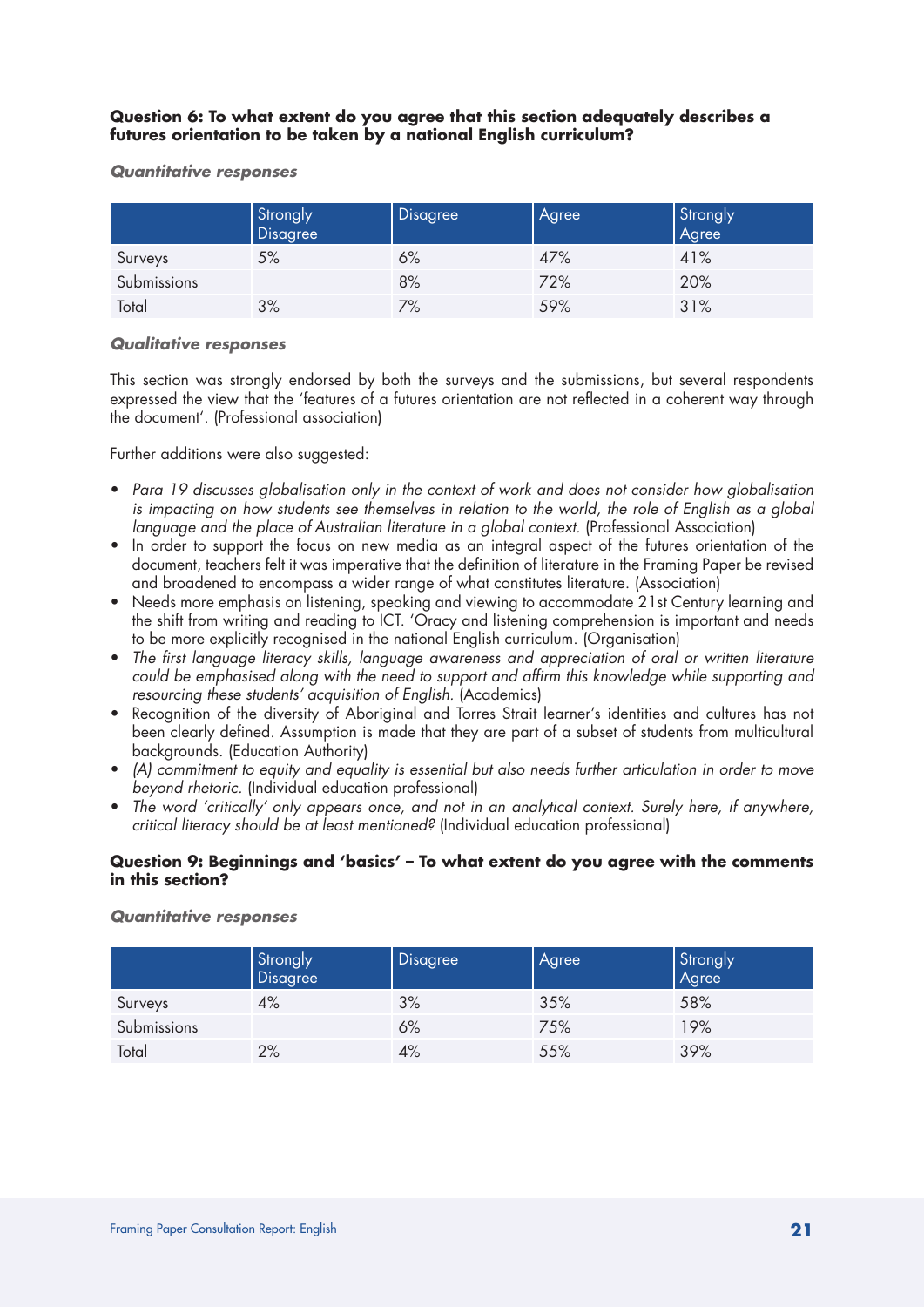# *Qualitative responses*

This section was seen by some respondents as a refusal to reduce the English curriculum to a 'back to basics' approach and received endorsement for that reason. Other respondents were concerned about the very use of the word 'basics', fearing that it sent the wrong message.

- the word 'beginnings' is very problematic. the first year of compulsory schooling…is not the beginning *of language and literacy development* (Professional Association)
- • *Yes, phonics, spelling, punctuation are important (but) The prime focus for teachers and learners should be on meaning.* (Individual education professional)

Again, respondents offered suggestions to enhance this section of the Framing Paper.

- • *References to the Early Years Learning Framework will strengthen the intent of this section.* (Professional **Association**
- • *Reiterate here that students bring a range of experiences, knowledge and skills to their study of English*  in school and that learning should be built on such experiences, knowledge and skills. (Professional Association)
- The stress of phonics in this section comes at the expense of the focus on a balanced reading program *that has been emphasised in syllabuses around the country for decades (and) in research …All three cueing systems (should be) explicitly named.* (Professional Association)
- • *In para 5 of Item 30, and in item 31, you make the most important point of all. It should be made at the outset, not tucked away…* (Community member)
- This section stresses reading and writing which may overshadow the role that speaking and listening *play in language development and learning about English.* (Education Authority)
- ... the persistent use of passive voice tends to undermine the strength of the comments in this section. (Education Authority)
- Focus on decoding and encoding needs to be 'augmented with a stronger emphasis on engagement *in creative and critical textual practices. At this foundational level, there needs to be an emphasis on students' development of a repertoire of strategies that allow them to read and engage with a range of texts of increasing complexity with increasing independence.* (Academics)

# **Question 11: The teaching of grammar in English – To what extent do you agree with the comments in this section?**

|             | Strongly | <b>Disagree</b> | Agree | Strongly<br>Agree |
|-------------|----------|-----------------|-------|-------------------|
| Surveys     | 2%       | 4%              | 34%   | 60%               |
| Submissions |          | 3%              | 78%   | 19%               |
| Total       | $\%$     | 3%              | 56%   | 40%               |

# *Quantitative responses*

#### *Qualitative responses*

The vast majority of respondents (96 per cent) strongly and enthusiastically endorsed the inclusion of the teaching of grammar in the national curriculum. However, *the 'deficit' view of English teaching (was) deemed offensive. Grammar has long been a significant aspect of curriculum documents across Australia and implying this is a completely new area for consideration by teachers is not correct.* (Professional Association)

There were a variety of views on the question of whether one specific form of grammar should be mandated:

- *(Grammar) must be common across all states.* (Individual education professional)
- I hope the curriculum will avoid favouring either traditional or functional approaches... (Individual education professional)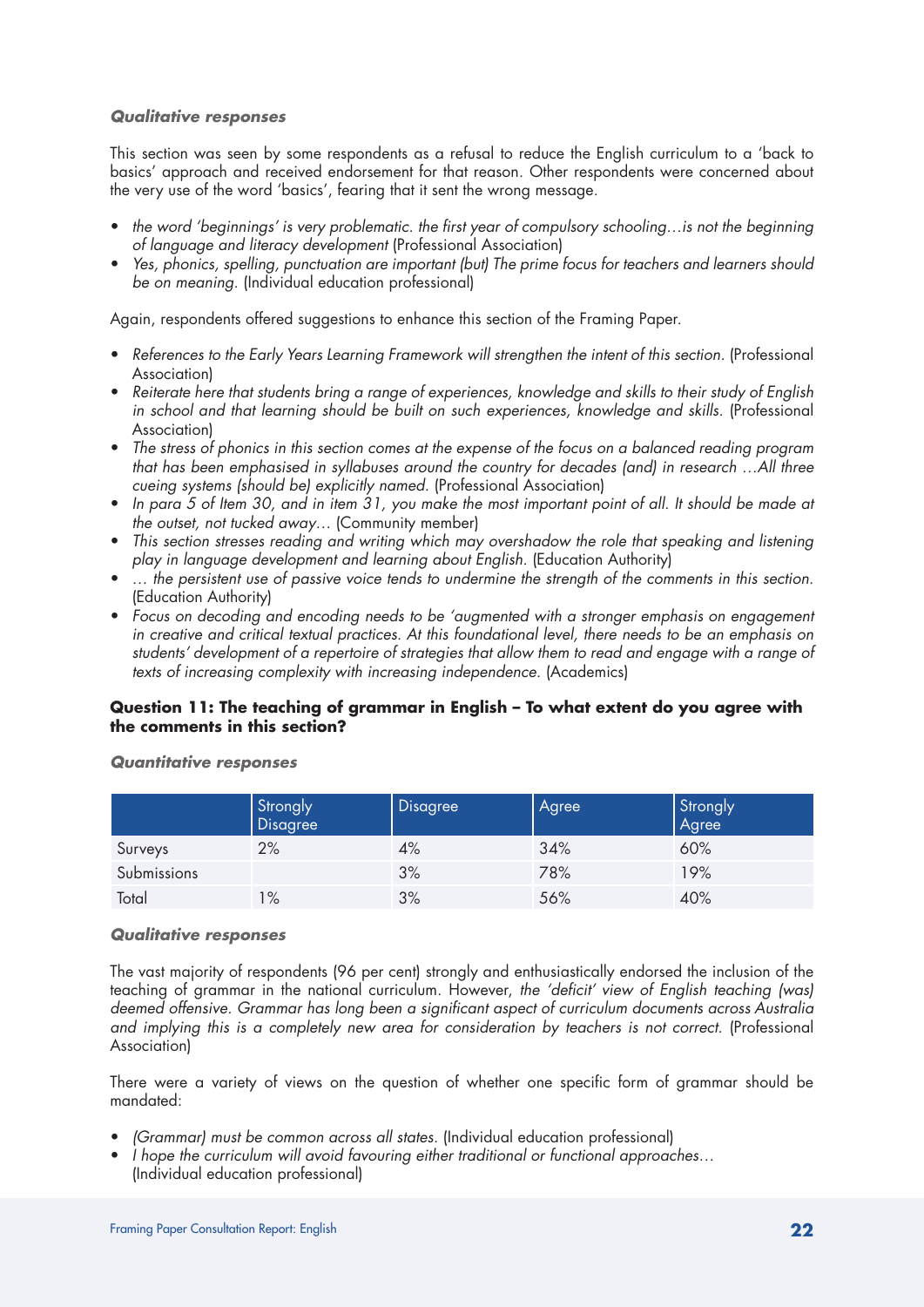- • *… a complementary/blended 'functional' and 'traditional' grammar* (Academic, Professional Associations)
- • *…avoid advocating one kind of grammar and emphasise the role of grammar as a way of describing how language works* (Academic)
- • *… the Knowledge about Language element (must) be underpinned by a model of language that is functional, comprehensive and relevant to students' lives and academic success.* (Teachers, Academics, Professional Associations)
- *teaching of grammar in a decontextualised manner is to be avoided this could be more explicitly stated here* (Academics)
- endorse ... the notion of grammar that emphasises word, sentence and text level structures and functions *and the connections between them* (Professional Association)
- Concern was expressed about the way in which grammar might be tested in national tests. (Grammar should be seen as) *'a tool for using and not an isolated skill to be tested on'* (Professional Association) On the question of methodology, respondents urged that the focus should be on *'grammar in use'*  and the curriculum should *'not endorse the adoption of just one grammar teaching methodology'*. (Professional Association)
- • EAL/D students will require a *'highly contextualized, learner-centred approach to the teaching of grammar'* (Professional Association)

# **Question 13: The texts of English – To what extent do you agree with the comments in this section?**

# *Quantitative responses*

|             | Strongly | <b>Disagree</b> | <b>Agree</b> | Strongly<br>Agree |
|-------------|----------|-----------------|--------------|-------------------|
| Surveys     | 4%       | 5%              | 47%          | 44%               |
| Submissions |          | 25%             | 70%          | 5%                |
| Total       | 2%       | 15%             | 59%          | 24%               |

# *Qualitative responses*

Respondents were anxious to ensure the inclusion of texts that have historically been the province of subject English:

- Subject English has for a long time included texts other than print...some rewording to make this clear *is needed in order to position the concept that this changed with the advance of digital technologies.*  (Professional Association)
- *include non-print texts...* but... reinforce the primary role played by print and language-based texts (Professional Association)
- ensure there is a balanced approach to the study of texts; provide guidance about the balance of *spoken and written tasks*
- Suggest employment of the modes (Speaking, Listening, Reading, Writing, Viewing, and Constructing) as organizers for discussing the range of texts (Professional Association)
- • Arts-enriched activities do not accompany English they are regarded as an inherent part of subject English. For example, plays and films (Education Authority)
- there is value in recognising that poetry, novels and other literature are important but high order *thinking can also accompany the discussion of symbols* (Education Authority)

With reference to the content of this section, the following observation was made:

This section creates significant tensions for the Literature element. If the texts and activities outlined in *this section truly have 'an important place in a national English curriculum' then it is very difficult to*  understand why the second element is not labelled Texts: informed understanding and appreciation of *texts (or something similar) and made inclusive of literary and other texts.* (Professional Association)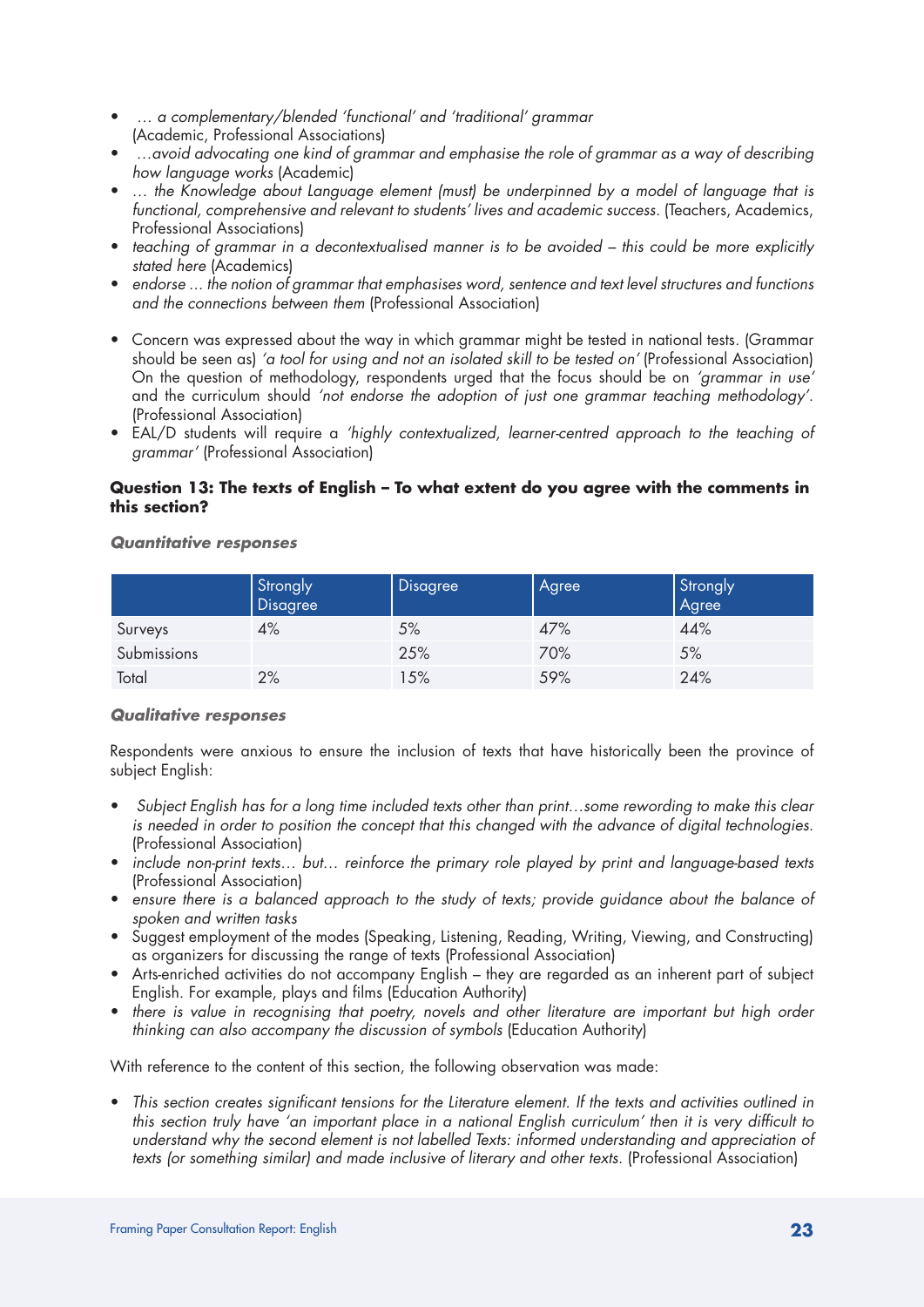# **Question 15: Understanding, analysing, appreciating and constructing – To what extent do you agree with the comments in this section?**

#### *Quantitative responses*

|             | Strongly | <b>Disagree</b> | Agree | Strongly<br>Agree |
|-------------|----------|-----------------|-------|-------------------|
| Surveys     | 2%       | 5%              | 45%   | 48%               |
| Submissions |          | 29%             | 53%   | 18%               |
| Total       | $1\%$    | 17%             | 49%   | 33%               |

# *Qualitative responses*

Paragraph 36 was thought by some respondents to capture *'a sense of English that accords with current practice'* (Professional Association) better than the three element structure, but the use of the singular form of 'vantage point' was deemed to *'exclude the possibility of students evaluating different interpretations'*  (Professional Association).

An Education Authority went further and said:

• This section includes some of the ideas relating to a critical literacy perspective but uses terminology which makes the study obscure. (Education Authority)

Other comments and suggestions included:

- ... give due weight to the construction and evaluation of texts. (Professional Association)
- • *…the first sentence (in #36) includes four skills that relate to reading but only one that relates to writing…* (Teacher)
- *...* the names of these roles may need changing. (Professional Association)
- • *… acknowledge the essential notion that the composition and comprehension of texts will be influenced by the assumptions, values and beliefs of writers/speakers and readers/listeners respectively.*
- • *Echoes of the text analyst role / resource and the critical literacy perspective are present herein. This should be less bashful and written as a stronger statement in support of these vitally integral aspects of literacy for C21st.* (Professional Association)

# **Question 17: The place of literature and Australian literature – To what extent do you agree with the comments in this section?**

#### *Quantitative responses*

|             | Strongly<br>Disagree | <b>Disagree</b> | Agree | Strongly<br>Agree |
|-------------|----------------------|-----------------|-------|-------------------|
| Surveys     | $1\%$                | 9%              | 47%   | 43%               |
| Submissions |                      | 17%             | 71%   | 12%               |
| Total       | $1\%$                | 13%             | 59%   | 27%               |

# *Qualitative responses*

- • *The place of 'an appropriate balance of Australian literature and literature from other countries and traditions'* (Professional Association) *was endorsed by the majority of surveys and submissions. However several respondents took issue with the description of Literature, its aims and its texts. 'Literature is a cognitive as well as an imaginative encounter'.* (Individual education professional)
- • *'It would strengthen (this section) were the Framing paper to include the following issues that literature can provide students with: enjoyment, greater information about an deeper understanding of the human experience; enhanced awareness of socio-cultural values, attitudes and beliefs; a richer understanding of how, in diverse ways, writers use language;*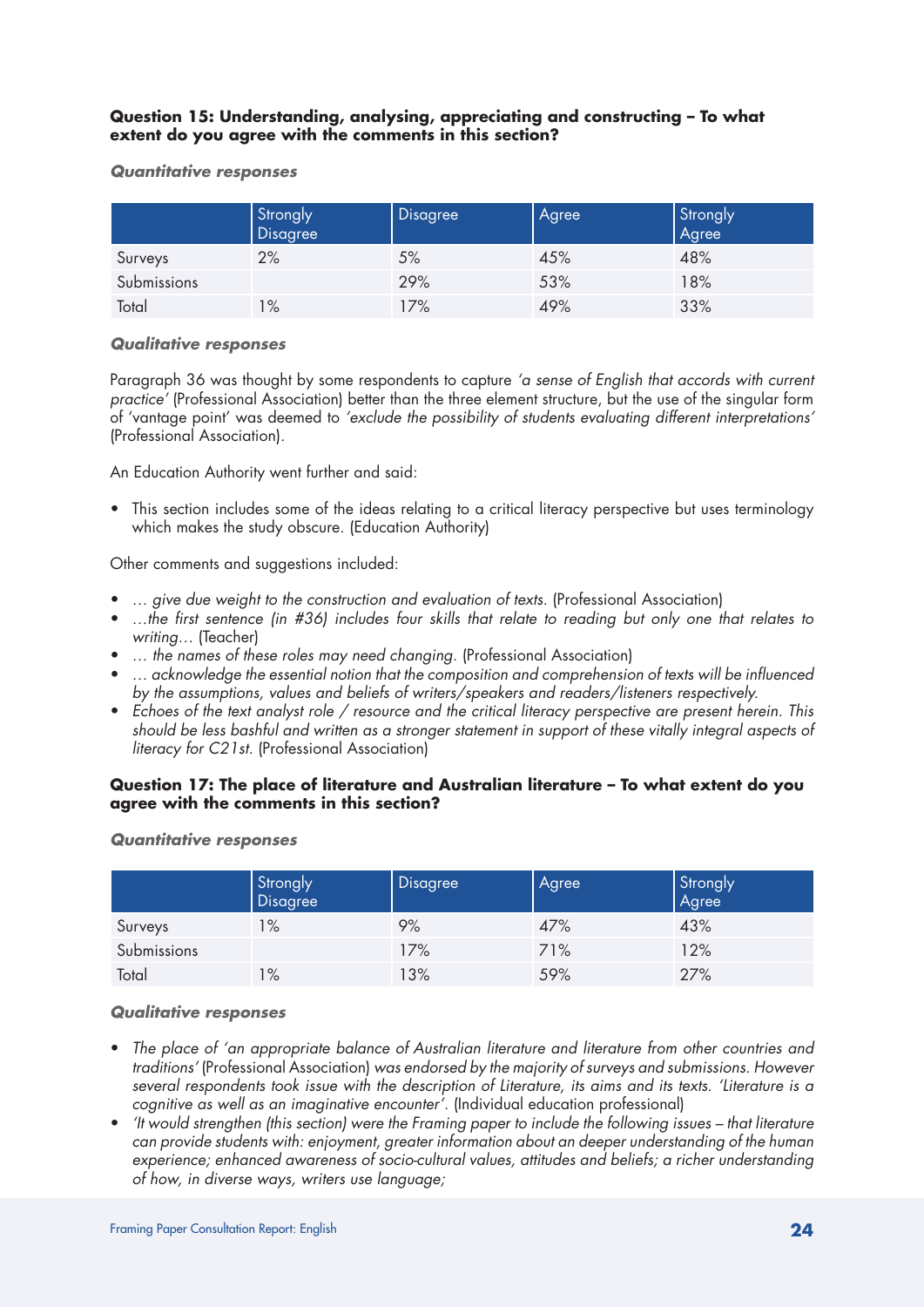- • exposure to ideas and values which challenge their own ideas and values; and the realisation that *readers can respond to texts in various ways as influenced by their own experiences and context.* (Academics)
- • *Lacks 'proper recognition of texts other than traditional print texts'.*
- The reference to the study of Australian literature and 'traditions' of Aboriginal culture is in the past *tense, inferring that Aboriginal histories will be taught in a historical perspective only. References to Aboriginal contemporary issues need to be made as well.* (Education Authority)
- • *Australian literature has an important role in English but balance is the key. It remains imperative that Australian literature is taught from a modern international perspective and context. While many teachers agreed in principle with the study of Australian literature they also acknowledged that there is debate over what constitutes 'Australian literature', especially contemporary Australian literature and commented on how much of our traditional literature is in fact culturally outdated.*

The mandating of lists of texts for students to study was not endorsed:

• The ability of teachers to foster an interest and genuine engagement with Australian literature will *require that the national curriculum allow teachers considerable autonomy to match their students with the most suitable works and to teach them in a way that caters for the needs of individual students.*  (Professional Association)

# **Question 19: Pedagogy and disciplinarily – To what extent do you agree with the comments in this section?**

|             | Strongly<br>Disagree | <b>Disagree</b> | Agree | Strongly<br>Agree |
|-------------|----------------------|-----------------|-------|-------------------|
| Surveys     | 3%                   | 7%              | 46%   | 44%               |
| Submissions | 5%                   | 26%             | 64%   | 5%                |
| Total       | 4%                   | 16%             | 55%   | 25%               |

*Quantitative responses*

# *Qualitative responses*

The English professional associations in particular registered their opinion that recent research into the pedagogies of subject English needed further consideration in the framing of this section.

- the binaries presented in the first sentence explicit/discovery teaching and correctness/imagination *– are unsustainable upon close examination of literature in the field.* (Professional Association)
- The possibilities of the range of pedagogical strategies available to the English practitioner are not *represented and there is a lack of current research for substantiation.* (Individual education professional)
- Understanding of the term English in terms of disciplinarity might be interpreted differently by Primary *and Secondary educators …the 'debates' …sometimes are around how Primary and Secondary teachers conceptualize English and that drives the difference or disjunction in the pedagogies they may use. Now is the opportunity write a curriculum that is cyclical and builds on what has gone before with pedagogies that refect, for example, explicit but contextual teaching with authentic purposes, using approaches such as collaborative learning.*
- • *Pedagogical approaches should reflect the needs of the cohort.*
- The expectations of the community based in most instances on personal, prior experience are that *schools will use formal teaching methods to transmit knowledge. These classic teaching techniques are not conducive to the learning of students who speak a language other than English*
- Being able to maintain a flexible approach to both teaching pedagogy and methodology is the crucial *element here as it supports student-centred learning, allows for a broad range of experiences to cater*  for the diversity of students in our schools and encourages greater engagement (Association)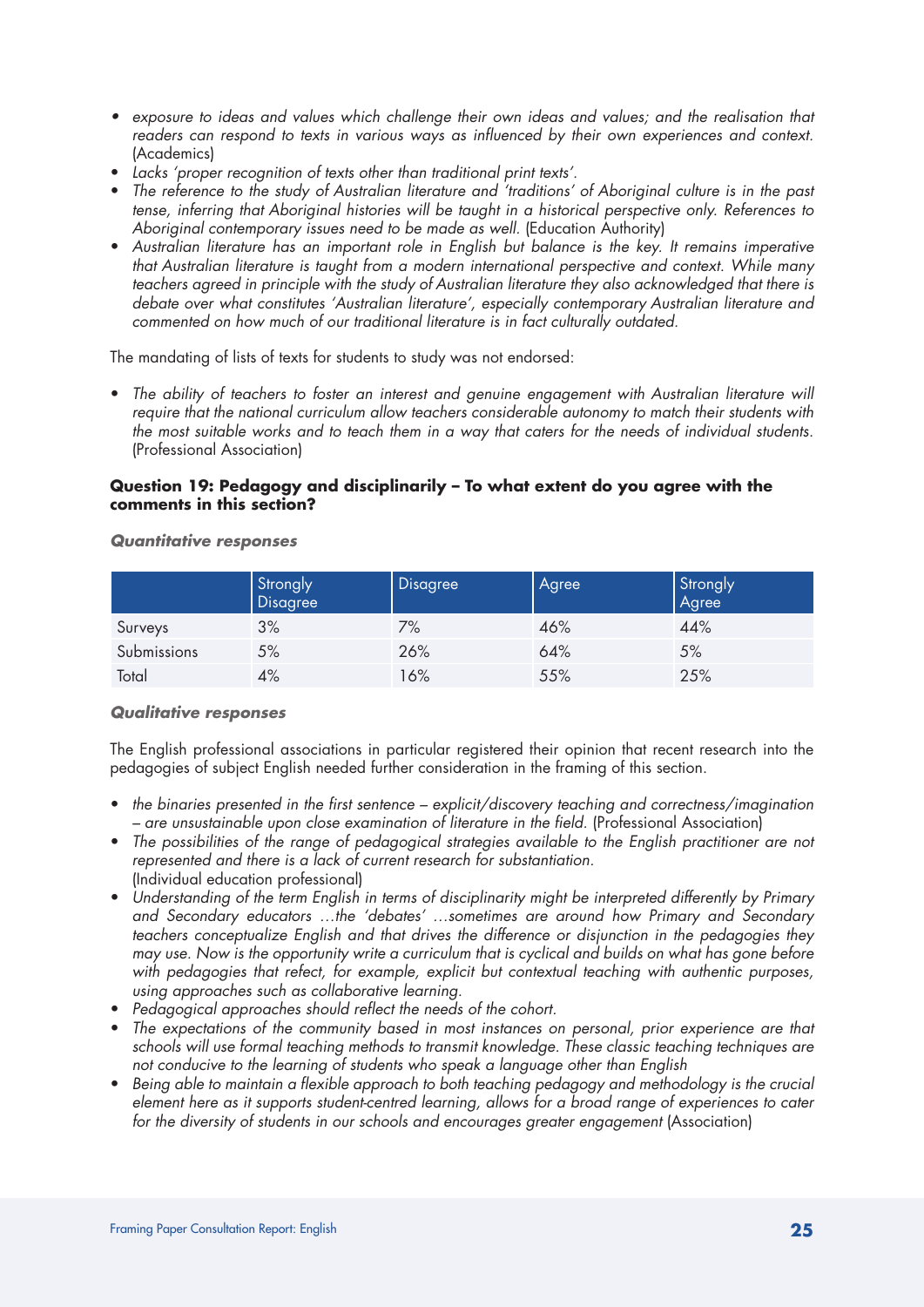# **Question 21: General capabilities across the curriculum - To what extent do you agree with the comments in this section?**

#### *Quantitative responses*

|             | Strongly | <b>Disagree</b> | Agree | Strongly<br>Agree |
|-------------|----------|-----------------|-------|-------------------|
| Surveys     | $1\%$    | 5%              | 40%   | 53%               |
| Submissions | 5%       | 19%             | 67%   | 9%                |
| Total       | 3%       | 12%             | 54%   | 31%               |

# *Qualitative responses*

The majority of the responses that provided comments focused on cross-curricular literacy demands. While acknowledging that all teachers need to teach the literacy requirements of their subjects, some respondents also wanted to acknowledge:

- • *the role of English as having a distinctive responsibility to help develop students' literacy. (This) could be more clearly stated in a manner similar to the statements clarifying the relationships of history, science and mathematics to literacy in the framing papers for those curricula.* (Professional Association)
- • *The concept of the student as an imaginative, reflective individual, engaged in fulfilling endeavours*  within and beyond school needs to be strengthened. (Education Authority)
- Whilst it is acknowledged that certain skills and understandings advanced in subject English will *translate to skills and understandings in other key learning areas, it is not the remit of teachers in subject English to take responsibility for skills and understandings in key learning areas that have their own specialised literacy demands.*

# **Question 23: This section describes Element 1: Language: Knowledge about English. To what extent do you agree with the description of this Element?**

|             | Strongly<br>Disagree | <b>Disagree</b> | Agree | Strongly<br>Agree |
|-------------|----------------------|-----------------|-------|-------------------|
| Surveys     | 3%                   | 5%              | 42%   | 50%               |
| Submissions |                      | 50%             | 40%   | 10%               |
| Total       | 2%                   | 27%             | 41%   | 30%               |

# *Quantitative responses*

#### *Qualitative responses*

While there was strong endorsement of the inclusion of this element, the submissions in particular indicated the need for further refinement of its description. Several suggestions were made:

- • *A coherent model of language is strongly implied and it should be explicitly stated that the understandings here are based on a functional model of language …which would then drive a stronger coherence across sections of this paper.* (Professional Association)
- The knowledge building process mentioned here needs to involve the consideration of the students' *prior linguistic and cultural knowledge and the EAL/D students who enter the curriculum at different times, with different levels of SAE proficiency.* (Professional Association)
- • *…include spoken language as a specific means of presenting argument, opinions etc.*  (Education Authority)
- • *Knowledge about language goes beyond knowing 'grapheme-phoneme correspondence, phonological and phonemic awareness, alphabetic knowledge, spelling, conventions of punctuation, comprehension, and so on.'* It should also include 'understanding how all levels of language …interact to create meaning; how language is used differently in creating spoken and written texts; how language is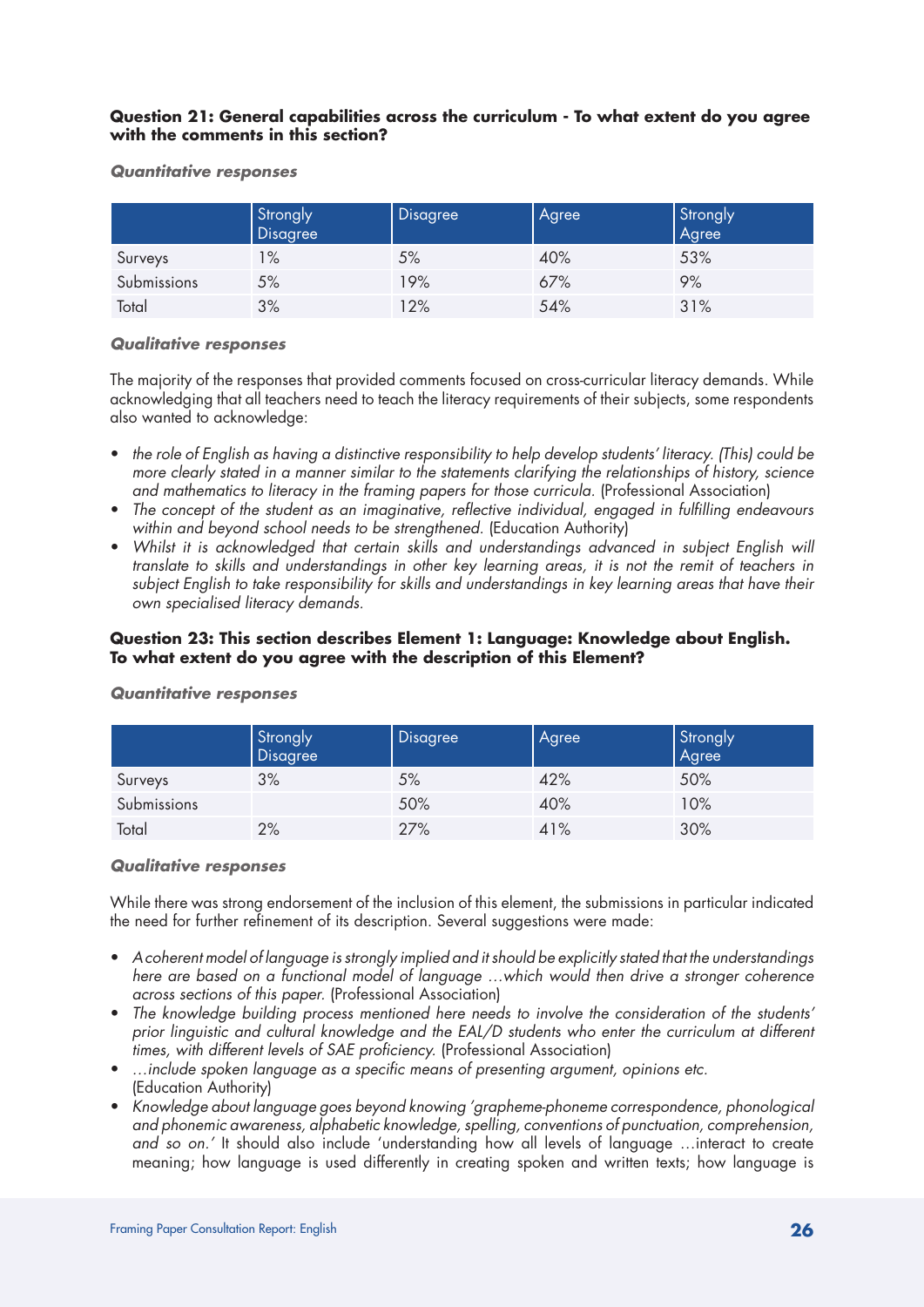involved in comprehension, appreciation, interpretation and critical analysis of a wide variety of texts; how language is used to create and interpret digital and visual texts.' (Education Authority)

- ...doesn't make direct links to the other two elements. (Individual education professional)
- • *This section would be strengthened if it more firmly acknowledged the diverse range of learners and hence the diverse range of strategies needed.*
- notions of appropriateness and effectiveness of language features be preferred over those of *'correctness'*
- • *Learning about language needs to be related to authentic purposes….(and) the need to develop competence in spoken language throughout the years of schooling needs greater emphasis.*

# **Question 25: This section describes Element 2: Literature: Informed appreciation of literature. To what extent do you agree with the description of this Element?**

#### *Quantitative responses*

|             | Strongly<br>Disagree | <b>Disagree</b> | Agree | Strongly<br>Agree |
|-------------|----------------------|-----------------|-------|-------------------|
| Surveys     | 3%                   | 8%              | 45%   | 45%               |
| Submissions | 14%                  | 43%             | 43%   |                   |
| Total       | 8%                   | 25%             | 44%   | 23%               |

# *Quantitative responses*

The description of Element 2 was possibly the most controversial of the three descriptions, mainly because of the roles attributed to Literature here and in the section on the place of Literature and Australian Literature, the nature of the Literature texts and the descriptions of what students might do with these texts. These are some of the comments that were made:

- Element 2 should be broadened to include a wider range of print and non-print texts and be renamed *'Literature and other texts'.* (Academics)
- • *…articulate the relationships between the study of literature and students' cognitive development and cultural understandings.* (Academics)
- The notion of students as composers of their own literature has not been considered in this section. (Education Authority)
- • *Adding Literature into the primary curriculum will increase crowding.* (Professional Association)
- • *in this section needs to include specific mention of the critical literacy perspective that forms an important aspect of current senior secondary courses.* (Education Authority)
- • an *'informed appreciation of literature' excludes 'the possibility of responding to texts in valid ways, other than with appreciation.'* (Education Authority)
- Something of a canonical, cultural heritage model of literature is implied, with terms like 'recognised' *or 'are judged' – we find this quite problematic.*
- Is it to be a situation whereby selection of texts can be contextualised? Or, will those texts that are *valued by one element of society be mandated as the texts that are to be valued by all?*
- Some thought also needs to be given to the place of literature ...in different courses catering for the diverse needs, interests and abilities of students in the final years of schooling. (Education Authority)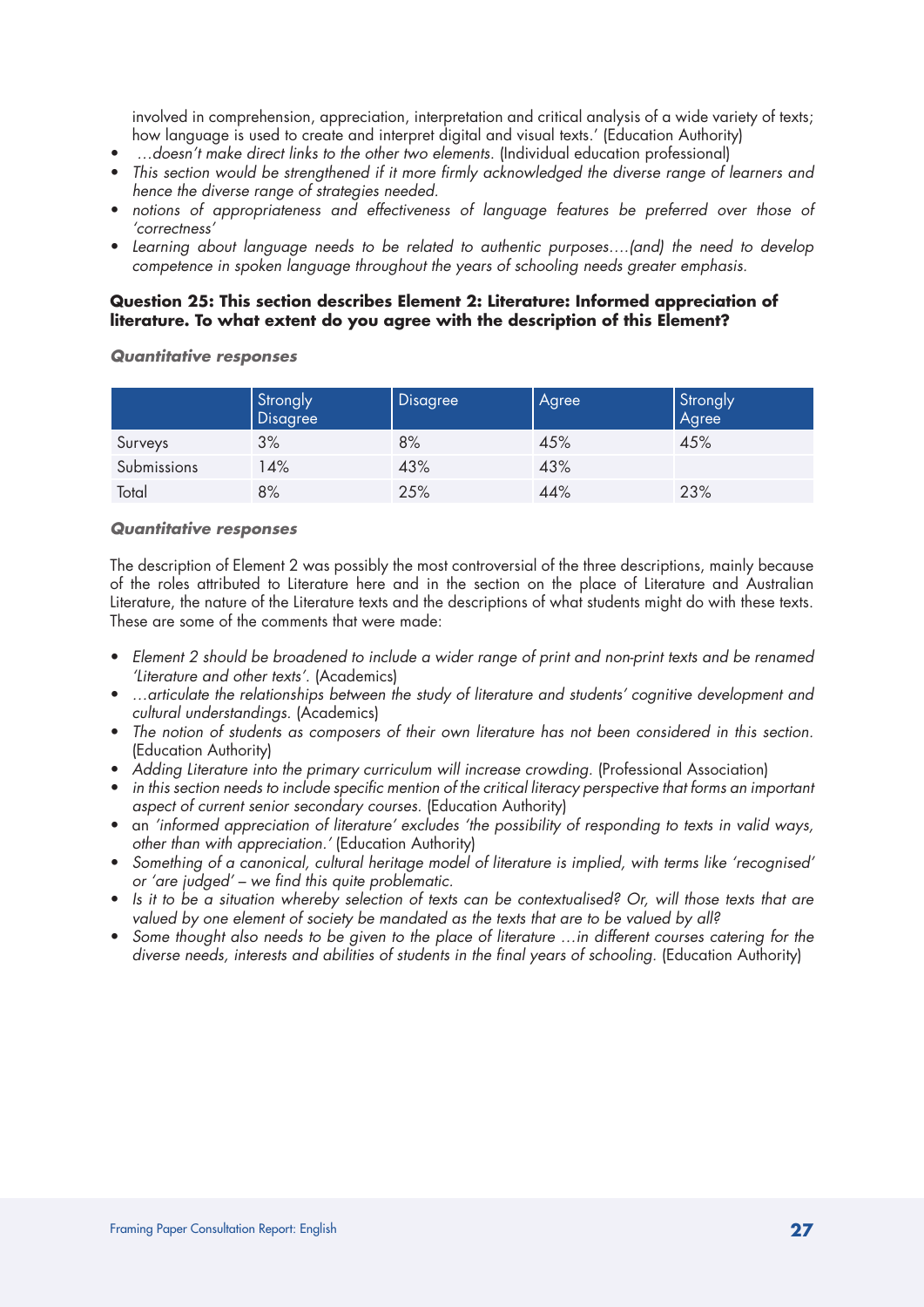# **Question 27: This section describes Element 3: Literacy: Evolving repertoires of English usage. To what extent do you agree with the description of this Element?**

#### *Quantitative responses*

|             | Strongly      | <b>Disagree</b> | Agree | Strongly<br>Agree |
|-------------|---------------|-----------------|-------|-------------------|
| Surveys     | $\frac{9}{6}$ | 5%              | 43%   | 51%               |
| Submissions |               | 33%             | 67%   |                   |
| Total       | $1\%$         | 19%             | 55%   | 25%               |

# *Qualitative responses*

The surveys generally regarded this description favourably, but the submissions asked for a clearer and expanded definition.

- • *(This) is one aspect of literacy that of being a text user. All four roles or practices are involved in literacy.* (Individual education professional)
- • *Oracy (needs to be) highlighted more throughout this section.* (Professional Association)
- • *The Board needs to give much more detailed consideration to the nature of the subject English in the*  light of the way multimedia and digital communication technologies are changing literacy practices. (Academic)
- • *…this aspect of the curriculum must also focus on the higher order literacy skills necessary for students to deal with increasingly complex language situations in a variety of mediums on a daily basis.*  (Education Authority)
- This whole section needs a stronger focus on students creating texts (Professional Association)
- The inclusion of an active mode partnering 'viewing' (such as designing or representing) and an overarching statement about the relationships between the modes would make a significant contribution to the curriculum's futures orientation. (Professional Association)
- ... affirm the role and importance of out-of-school experiences informing literacy development of students (Education Authority)

# **Question 29: To what extent do you agree with the proposed descriptions of the Elements for Stage 1 of schooling?**

|             | Strongly | <b>Disagree</b> | Agree | Strongly<br>  Agree |
|-------------|----------|-----------------|-------|---------------------|
| Surveys     | 4%       | 6%              | 57%   | 33%                 |
| Submissions |          | 11%             | 89%   |                     |
| Total       | 2%       | 8%              | 73%   | 17%                 |

#### *Quantitative responses*

# *Qualitative responses*

Dissatisfaction with the Elements as the organisers of the curriculum meant that a number of respondents did not comment in detail on the descriptions of the Elements for each of the stages of schooling. Often survey respondents only indicated their agreement or disagreement, without providing any further comment.

- • *Oral language should be strengthened at Stage 1* (Professional Association)
- needs to include the notion of drama and play (Professional Association)
- systematic phonics instruction (should not be) interpreted as optional. (Education Authority)
- there seems to be no clear description of how students will learn to read. (Academic)
- more emphasis on making... experiences with texts real and related to the child's prior experiences. (Individual education professional)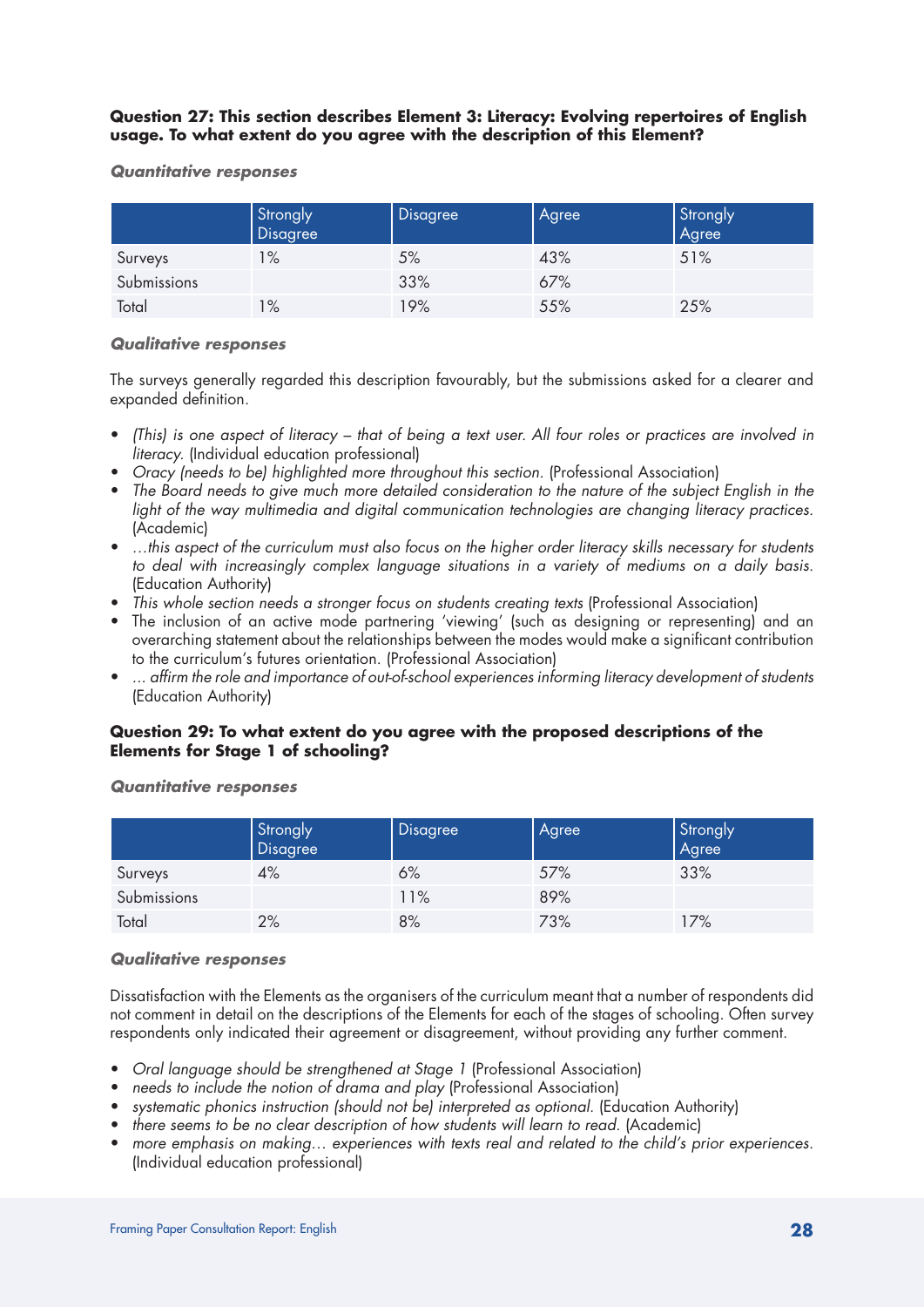'The St'…does not pay due regard to the position of students within the curriculum and the complex negotiations that they undertake as they move between home and school.

- In the early years of schooling children's knowledge of English is predicated on a broad range of *experiences in hearing and using language. It should be emphasized that students' developing abilities to analyse sound units and their knowledge of letters and letter combinations should be based on these rich experiences. Similarly understandings of the features of print develop from authentic and meaningful contexts of use.*
- • *The opportunity for students to represent their ideas through the creation of spoken, written and multimodal texts and to create texts individually and in groups should be included in Stage 1 (as it is in other Stages)* (Association)
- • *what exactly is the foundational grammatical toolkit given to students in Stage 1?* (Academic)
- • *Students should learn to discuss text structures as well as language features* (Education Authority)
- Stage 1 of schooling goes over four years. A lot of learning happens in those years and this does not *give it justice.* (Individual education professional)

# **Question 31: To what extent do you agree with the proposed descriptions of the Elements for Stage 2 of schooling?**

|             | Strongly | Disagree | Agree | Strongly<br>Agree |
|-------------|----------|----------|-------|-------------------|
| Surveys     | 3%       | 4%       | 57%   | 36%               |
| Submissions |          | 33%      | 60%   | 7%                |
| Total       | $1\%$    | 18%      | 59%   | 22%               |

#### *Quantitative responses*

#### *Qualitative responses*

- Both Stages 1 and 2 could emphasise the importance of creative and imaginative experiences more (Professional Association)
- There are no clear links to the previous stage; they appear to be discrete entities. (Individual education professional)
- • *Students aren't just 'exposed to' an expanding range of literary texts, they comprehend and respond to them in a variety of ways.* (Individual education professional)
- the purposes for writing ... need to be wider and more encompassing. (Education Authority)
- Teachers liked the inter-connectedness, the 'learning to read' and 'reading to learn' aspect and the *basis of a wide range of literature for enjoyment and pleasure* (Association)

# **Question 33: To what extent do you agree with the proposed descriptions of the Elements for Stage 3 of schooling?**

#### *Quantitative responses*

|             | Strongly<br>Disagree | Disagree | Agree | Strongly<br>Agree |
|-------------|----------------------|----------|-------|-------------------|
| Surveys     | 2%                   | 6%       | 56%   | 37%               |
| Submissions |                      | 50%      | 50%   |                   |
| Total       | $1\%$                | 28%      | 53%   | 18%               |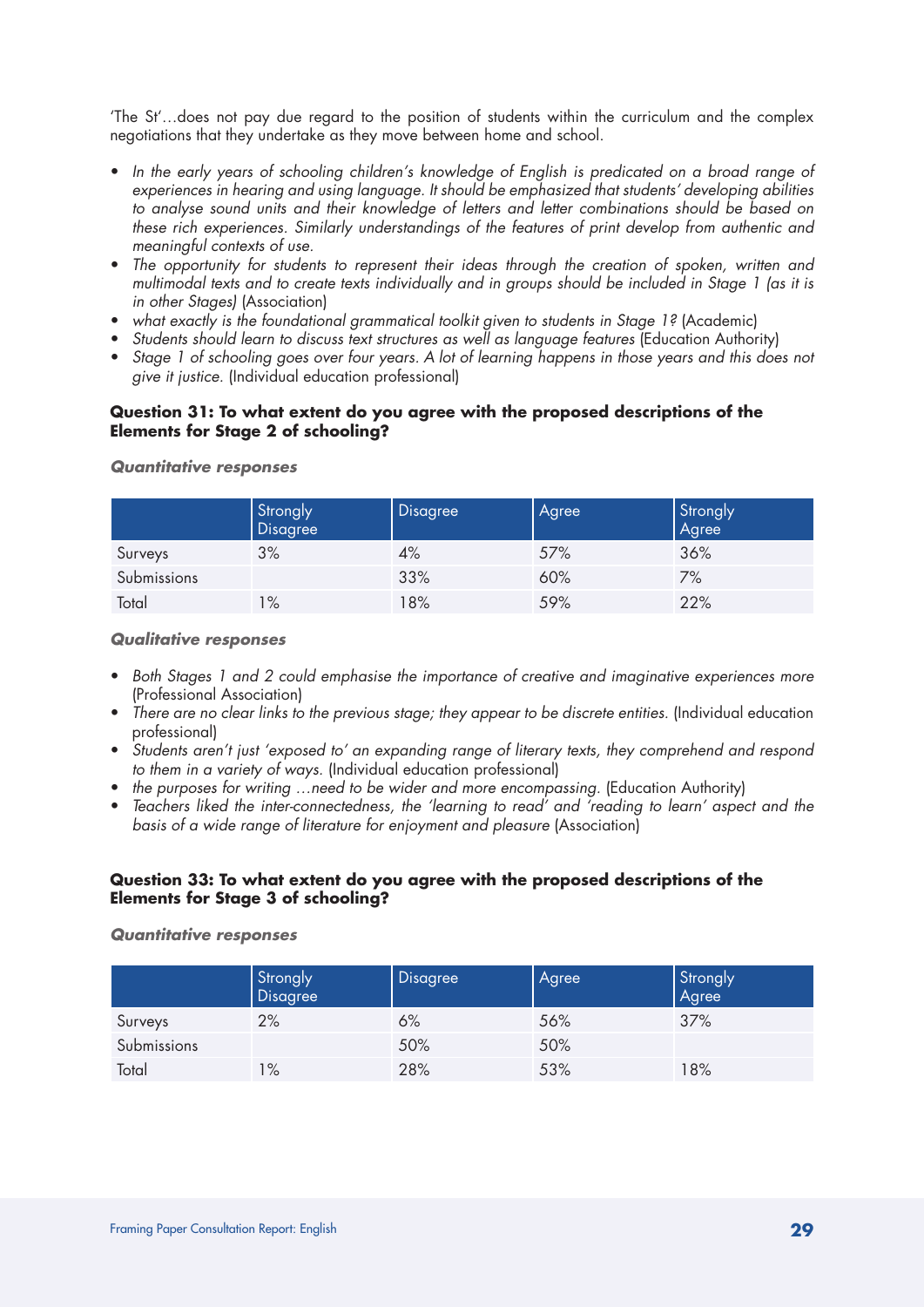#### *Qualitative responses*

- *Fundamental to the subiect at all stages and in all its aspects is the search for meaning.* (Academic)
- the definition of work undertaken at this Stage 3 seems to be too simple (Professional Association)
- the outline of the study also needs to include critical, metacognitive and reflective elements
- more depth is needed in characterising the learners and the tremendous differences/range in all *aspects through these years* (Individual education professional)
- • *'students are introduced to literary works' should be replaced with 'students extend their knowledge of…'* (Education Authority)
- • concern that the Stage 3 description for literature did not marry with the Element 2 definition. The use of the term 'text types', (which has specific connotations in some states) as opposed to "texts" suggests students will focus on formulaic writing rather than subversions and experimentation in the construction of texts. Again this highlights the need for a development of a consistent metalanguage for English. (Association)
- Teachers supported the need to encourage differentiation and consider a more challenging continuum of learning to cater for the diverse needs and interests of adolescent learners. (Association)
- Element 1 is non-specific for Stage 3. This element particularly needs greater detail for teachers in Secondary Schools

### **Question 35. To what extent do you agree with the proposed descriptions of the Elements for Stage 4 of schooling?**

|             | Strongly<br><b>Disagree</b> | Disagree | Agree | Strongly<br>Agree |
|-------------|-----------------------------|----------|-------|-------------------|
| Surveys     | 3%                          | 6%       | 59%   | 33%               |
| Submissions |                             | 53%      | 47%   |                   |
| Total       | $1\%$                       | 29%      | 53%   | 17%               |

#### *Quantitative responses*

# *Qualitative responses*

- • *introductory statement… does not pick up on the sophisticated levels of English experience expected at Stage 4 given the description of Element 3.* (Professional Association)
- • *#86 should also include an appreciation of, and capacity to use, language devises, strategies and forms which intentionally persuade and influence readers.* (Individual education professional)
- no mention of creating any kind of text other than creative ...should be involved in creating a wide *range of text forms for a wide range of purposes and audiences including authentic texts and purposes.* (Education Authority)
- the description of the learners here... lacks recognition of the cognitive maturation and developmental *expectation of many student – young adults* (Individual education professional)
- It is recommended that a number of options be developed providing alternate pathways for ESL learners *in Stage 4.*
- Regardless of the possible options of courses at this stage, teachers felt a blend of both analysis and creativity should be included in each; teachers felt that responding and composing elements be retained in whatever study options are provided. (Association)
- Element 1 needs to be of a more demanding level for some students at this stage. References need to be included as to the shaping of meaning and the exploration of how language forms and features and structures of text relate to purpose, audience and context. Context is particularly important as Element 2 requires a comparative study of literature from the past and present. (Association)
- These aspects of the curriculum must be introduced in earlier stages: our introduction to critical literacy processes begins in early childhood classes (Education Authority)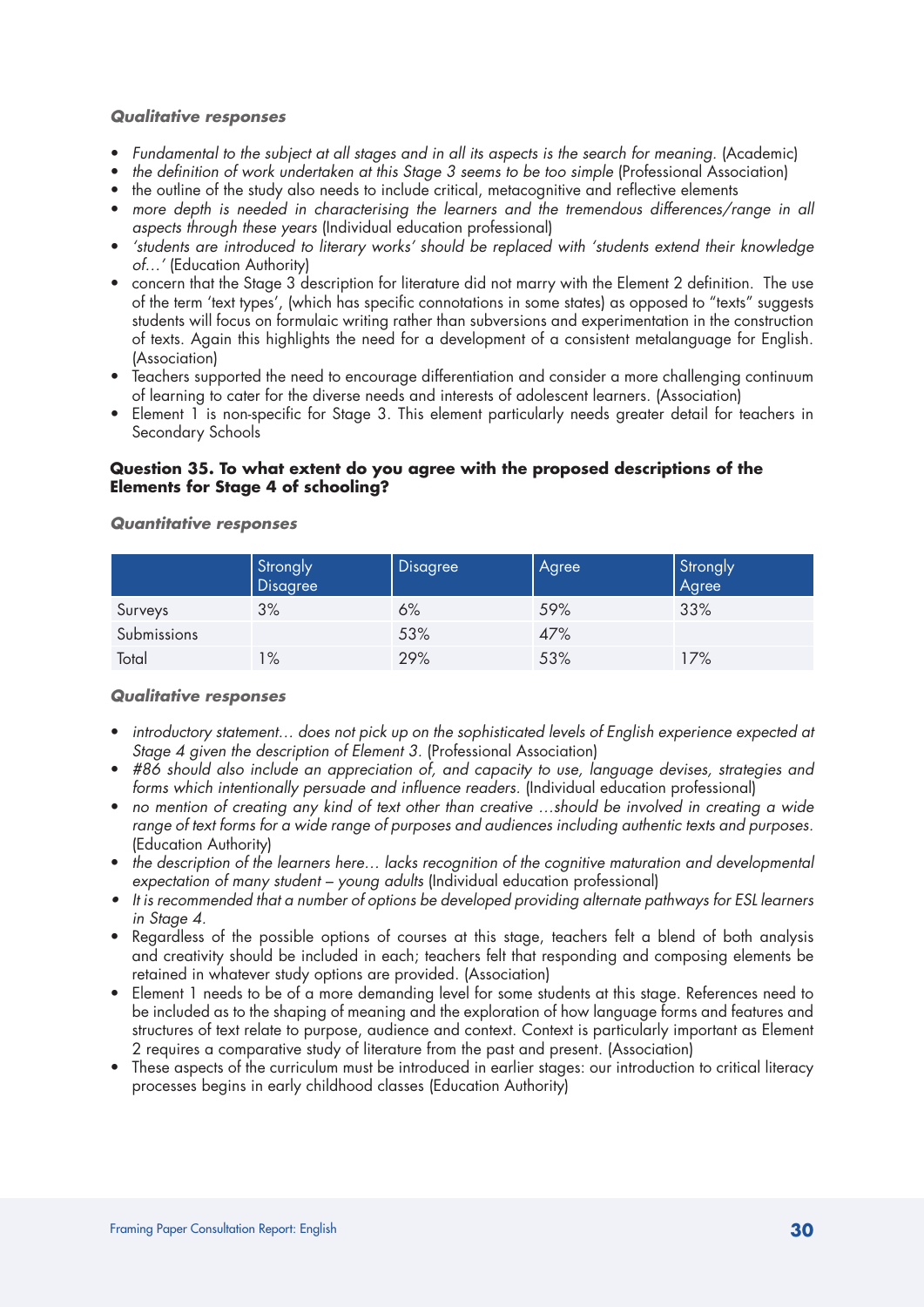# **Question 38: To what extent do you agree with the comments on pedagogy?**

### *Quantitative responses*

|             | Strongly<br>Disagree | Disagree | Agree | Strongly<br>Agree |
|-------------|----------------------|----------|-------|-------------------|
| Surveys     | 3%                   | 9%       | 46%   | 42%               |
| Submissions |                      | 27%      | 73%   |                   |
| Total       | $1\%$                | 18%      | 60%   | 21%               |

#### *Qualitative responses*

Disagreement in relation to this section focussed on the need to expand the research base and to describe more fully the range of available pedagogies. The need to make pedagogy inclusive and relevant to the diverse needs of students was also mentioned.

- • *Endorse equitable and culturally appropriate and inclusive pedagogies with regard to indigenous and other Australian or overseas born students from families in which English is not the main language of the home.* (Professional Association)
- • *Resource material regarding pedagogy considered as best practice could be provided in addition to the curriculum.* (Professional Association)
- • *Avoid the mention of negative practices as a comparison for good pedagogy. (Education Authority)*
- the final document (should) draw its understanding of pedagogy in secondary English from a wider *research base.* (Professional Association)
- As a parent I want to see a range of approaches to teaching literacy that are based on evidence, sound research and what teachers know 'works' (Community member)
- endorse that the framing paper recofnises the need for explicit teaching (Association)
- • *pleasing emphasis on flexible and critical thinking and on raising students' understanding of the processes of knowledge acquisition*
- The paper needs to focus on pedagogical issues of the English classroom such as the design of *teaching for active movement between responding to texts and creating and composing texts; the place of explicit teaching of types of texts, and how this is orchestrated in the classroom; the integration of critical literacy and eLearning.*

# **Question 40: To what extent do you agree with the comments on assessment?**

|             | Strongly<br>Disagree | <b>Disagree</b> | Agree | Strongly<br>Agree |
|-------------|----------------------|-----------------|-------|-------------------|
| Surveys     | $\frac{9}{6}$        | 9%              | 59%   | 31%               |
| Submissions | 4%                   | 64%             | 32%   |                   |
| Total       | 2%                   | 36%             | 46%   | 16%               |

# *Quantitative responses*

# *Qualitative responses*

Those who did not agree with the comments in this section did so for the same reason: the apparent emphasis on summative assessment and a lack of reference to formative assessment practices:

- • *a very narrow view of assessment. The whole section… needs to be reviewed in the light of… assessing as, of and for learning, which is included in the Melbourne Declaration on Educational Goals for Young Australians.* (Education Authority)
- • *a failure to consider assessment more broadly in terms of the role of the teacher and the individual learning needs of students*